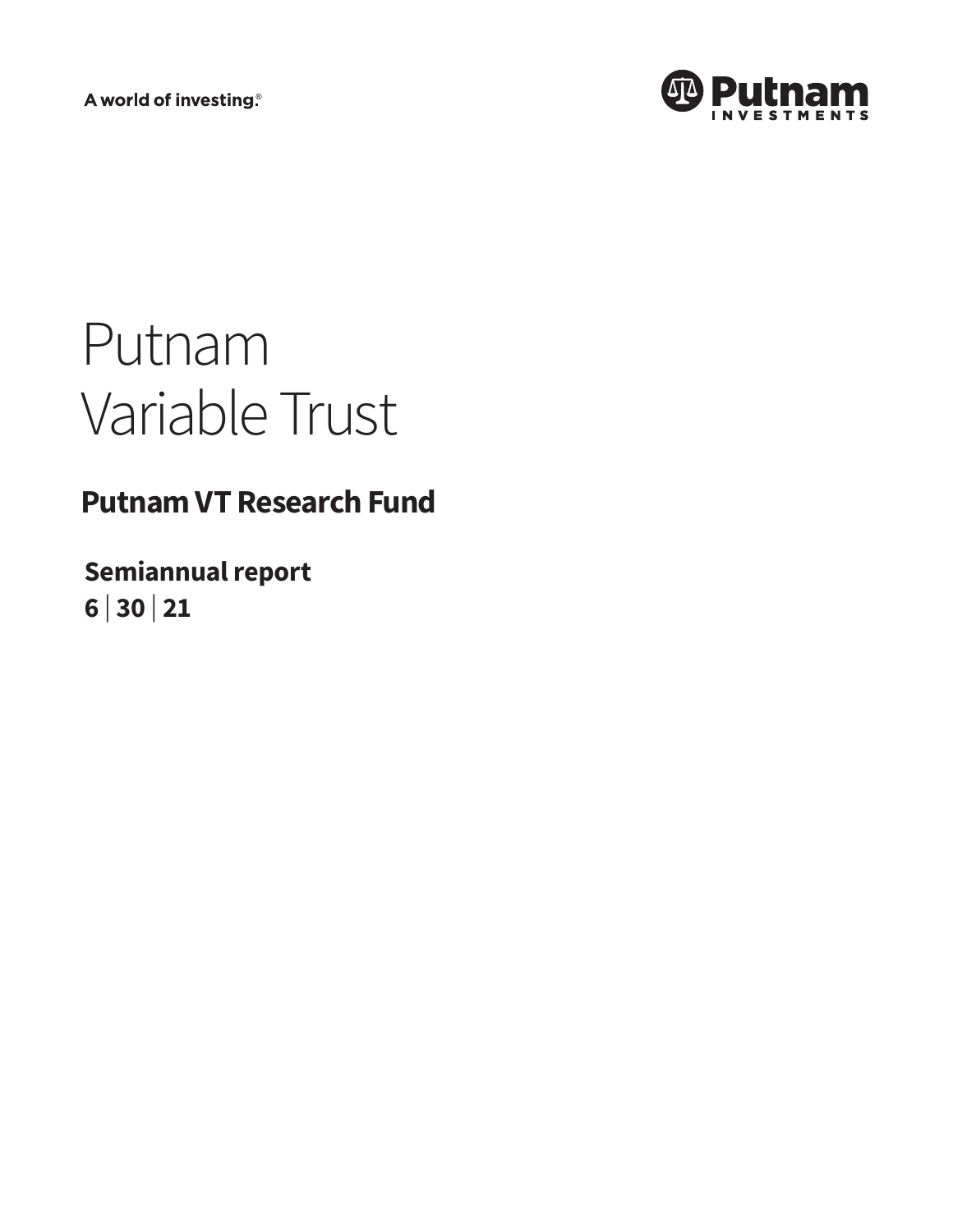# **Message from the Trustees**

August 6, 2021

Dear Shareholder:

The U.S. economy is much improved from a year ago, or even six months ago. Gross domestic product is growing at a pre-pandemic pace. Stock prices are high and interest rates are low. More and more workers are finding jobs, with millions still open. At the same time, vaccinations in many areas have not yet reached enough people to stop the spread of Covid-19. U.S. and global infection rates have recently risen.

While it is too soon to declare the pandemic over, it is worth taking stock of the economy's transition. Some changes accelerated by the pandemic could be lasting. Dynamic, well-managed companies have adapted to seize new, more sustainable growth opportunities.

An active investment philosophy is well suited to this time. Putnam's research teams are analyzing the fundamentals of what has stayed the same and what has changed to uncover valuable investment insights or potential risks.

Thank you for investing with Putnam.

Respectfully yours,

**Robert L. Reynolds** President and Chief Executive Officer Putnam Investments

**Kenneth R. Leibler** Chair, Board of Trustees

*The views expressed in this report are exclusively those of Putnam Management and are subject to change. They are not meant as investment advice. Please note that the holdings discussed in this report may not have been held by the fund for the entire period. Portfolio composition is subject to review in accordance with the fund's investment strategy and may vary in the future.*

**Consider these risks before investing:** Growth stocks may be more susceptible to earnings disappointments, and value stocks may fail to rebound. The value of investments in the fund's portfolio may fall or fail to rise over extended periods of time for a variety of reasons, including general economic, political, or financial market conditions; investor sentiment and market perceptions; government actions; geopolitical events or changes; and factors related to a specific issuer, geography, industry, or sector. These and other factors may lead to increased volatility and reduced liquidity in the fund's portfolio holdings. Our investment techniques, analyses, and judgments may not produce the outcome we intend. The investments we select for the fund may not perform as well as other securities that we do not select for the fund. We, or the fund's other service providers, may experience disruptions or operating errors that could have a negative effect on the fund. You can lose money by investing in the fund.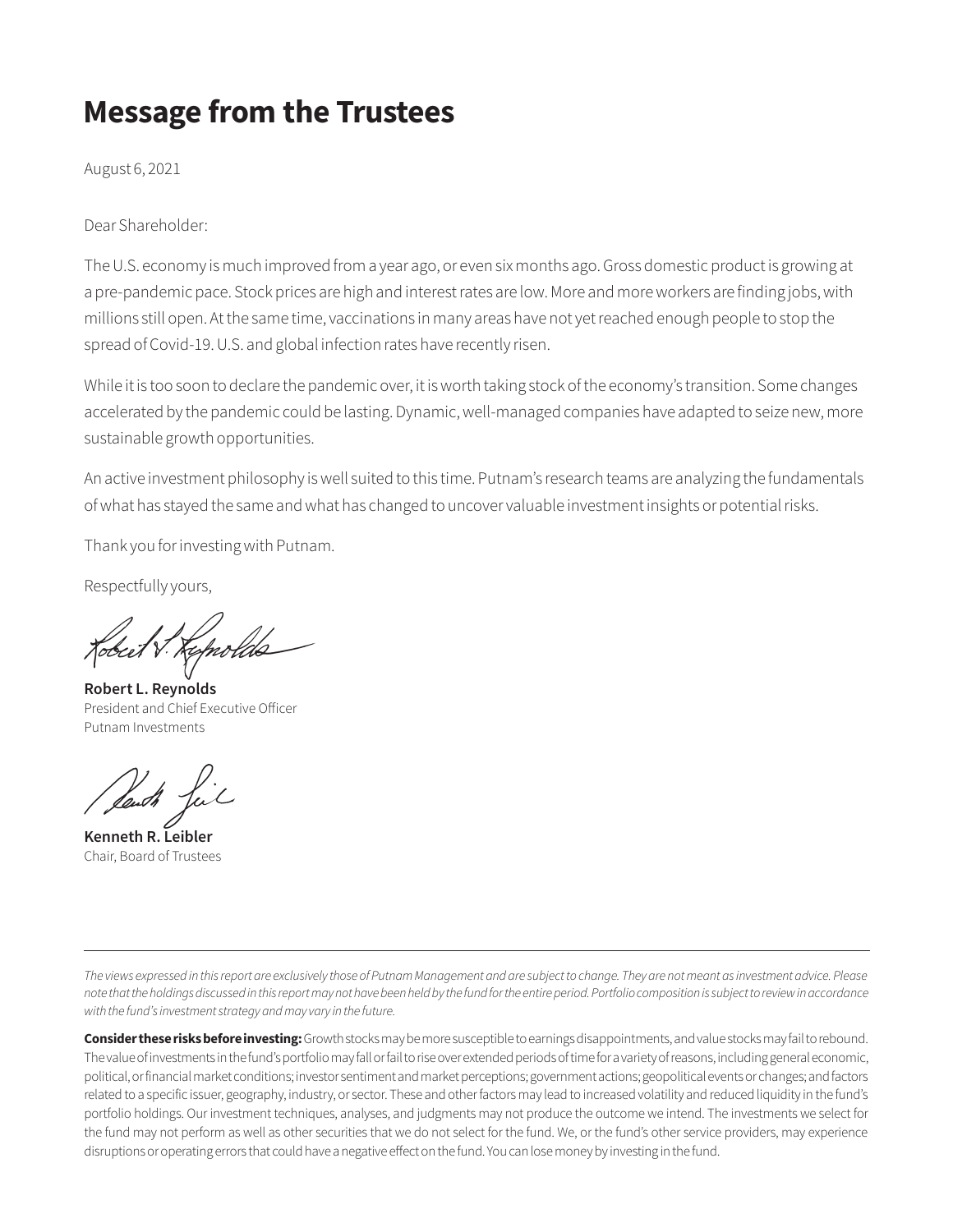#### **Investment objective**

Capital appreciation

**Net asset value** June 30, 2021

| Class IA: \$32.52 |  |
|-------------------|--|
|-------------------|--|

#### **Total return at net asset value**

| (as of 6/30/21)* | Class IA shares <sup>t</sup> | Class IB shares <sup>t</sup> | <b>S&amp;P 500 Index</b> |
|------------------|------------------------------|------------------------------|--------------------------|
| 6 months         | 14.29%                       | 14.16%                       | 15.25%                   |
| 1 year           | 39.63                        | 39.28                        | 40.79                    |
| 5 years          | 134.39                       | 131.45                       | 125.36                   |
| Annualized       | 18.57                        | 18.27                        | 17.65                    |
| 10 years         | 304.11                       | 293.98                       | 298.93                   |
| Annualized       | 14.99                        | 14.70                        | 14.84                    |
| l ife            | 519.00                       | 486.22                       | 549.54                   |
| Annualized       | 8.34                         | 8.08                         | 8.57                     |

**Class IA: \$32.52 Class IB: \$32.39**

For a portion of the periods, the fund had expense limitations, without which returns would have been lower.

\*Recent performance may have benefited from one or more legal settlements.

†Class inception date: September 30, 1998.

The S&P 500 Index is an unmanaged index of common stock performance.

**Data represent past performance. Past performance does not guarantee future results. More recent returns may be less or more than those shown. Investment return and principal value will fluctuate, and you may have a gain or a loss when you sell your shares. Performance information does not reflect any deduction for taxes a shareholder may owe on fund distributions or on the redemption of fund shares. All total return figures are at net asset value and exclude contract charges and expenses, which are added to the variable annuity contracts to determine total return at unit value. Had these charges and expenses been reflected, performance would have been lower. For more recent performance, contact your variable annuity provider who can provide you with performance that reflects the charges and expenses at your contract level.**

**Portfolio composition**



Allocations are shown as a percentage of the fund's net assets. Cash and net other assets, if any, represent the market value weights of cash, derivatives, short-term securities, and other unclassified assets in the portfolio. Summary information may differ from the portfolio schedule included in the financial statements due to the inclusion of derivative securities, any interest accruals, the exclusion of as-of trades, if any, the use of different classifications of securities for presentation purposes, and rounding. Holdings and allocations may vary over time.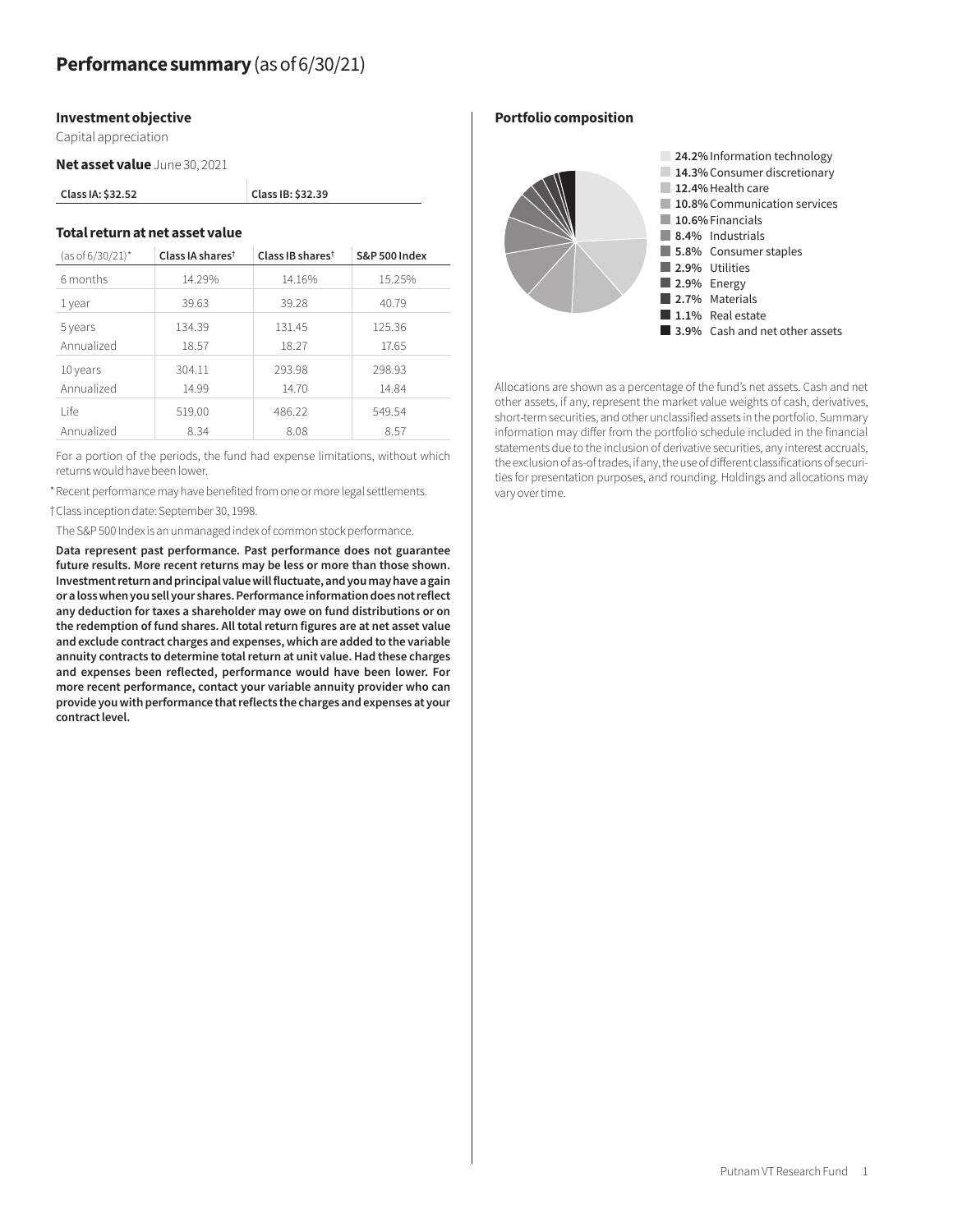# **Understanding your fund's expenses**

*As an investor in a variable annuity product that invests in a registered investment company, you pay ongoing expenses, such as management fees, distribution fees (12b-1 fees), and other expenses. Using the following information, you can estimate how these expenses affect your investment and compare them with the expenses of other funds. You may also pay one-time transaction expenses, which are not shown in this section and would result in higher total expenses. Charges and*  expenses at the insurance company separate account level are not *reflected. For more information, see your fund's prospectus or talk to your financial representative.*

#### **Review your fund's expenses**

The two left-hand columns of the Expenses per \$1,000 table show the expenses you would have paid on a \$1,000 investment in your fund from  $1/1/21$  to  $6/30/21$ . They also show how much a \$1,000 investment would be worth at the close of the period, *assuming actual returns and expenses*. To estimate the ongoing expenses you paid over the period, divide your account value by \$1,000, then multiply the result by the number in the first line for the class of shares you own.

#### **Compare your fund's expenses with those of other funds**

The two right-hand columns of the Expenses per \$1,000 table show your fund's expenses based on a \$1,000 investment, *assuming a hypothetical 5% annualized return*. You can use this information to compare the ongoing expenses (but not transaction expenses or total costs) of investing in the fund with those of other funds. All shareholder reports of mutual funds and funds serving as variable annuity vehicles will provide this information to help you make this comparison. Please note that you cannot use this information to estimate your actual ending account balance and expenses paid during the period.

#### **Expense ratios**

|                                                                       | Class IA | Class IB |
|-----------------------------------------------------------------------|----------|----------|
| Net expenses for the fiscal year ended<br>$12/31/20*$                 | 0.82%    | 1.07%    |
| Total annual operating expenses for the fiscal<br>year ended 12/31/20 | 0.83%    | 1.08%    |
| Annualized expense ratio for the six-month<br>period ended 6/30/21    | 0.75%    | 1.00%    |

Fiscal year expense information in this table is taken from the most recent prospectus, is subject to change, and may differ from that shown for the annualized expense ratio and in the financial highlights of this report.

Expenses are shown as a percentage of average net assets.

 \*Reflects Putnam Management's contractual obligation to limit certain fund expenses through 4/30/22.

#### **Expenses per \$1,000**

|                                     | Expenses and value for a<br>\$1,000 investment, assuming<br>actual returns for the<br>6 months ended 6/30/21 |            | Expenses and value for a<br>\$1,000 investment, assuming<br>a hypothetical 5% annualized<br>return for the 6 months<br>ended 6/30/21 |            |  |
|-------------------------------------|--------------------------------------------------------------------------------------------------------------|------------|--------------------------------------------------------------------------------------------------------------------------------------|------------|--|
|                                     | Class IA                                                                                                     | Class IB   | Class IA                                                                                                                             | Class IB   |  |
| Expenses paid<br>per \$1,000*†      | \$3.98                                                                                                       | \$5.31     | \$3.76                                                                                                                               | \$5.01     |  |
| Ending value<br>(after<br>expenses) | \$1,142.90                                                                                                   | \$1,141.60 | \$1,021.08                                                                                                                           | \$1,019.84 |  |

\*Expenses for each share class are calculated using the fund's annualized expense ratio for each class, which represents the ongoing expenses as a percentage of average net assets for the six months ended 6/30/21. The expense ratio may differ for each share class.

†Expenses based on actual returns are calculated by multiplying the expense ratio by the average account value for the period; then multiplying the result by the number of days in the period (181); and then dividing that result by the number of days in the year (365). Expenses based on a hypothetical 5% return are calculated by multiplying the expense ratio by the average account value for the six-month period; then multiplying the result by the number of days in the six-month period (181); and then dividing that result by the number of days in the year (365).

### **Your fund's managers**



Portfolio Manager **Kathryn B. Lakin** is Director of Equity Research. She joined Putnam in 2012 and has been in the investment industry since 2008.

Jacquelyne J. Cavanaugh; William C. Rives, CFA; Andrew N. O'Brien, CFA; and Walter D. Scully, CPA, are also Portfolio Managers of the fund.

Your fund's managers also manage other accounts advised by Putnam Management or an affiliate, including retail mutual fund counterparts to the funds in Putnam Variable Trust.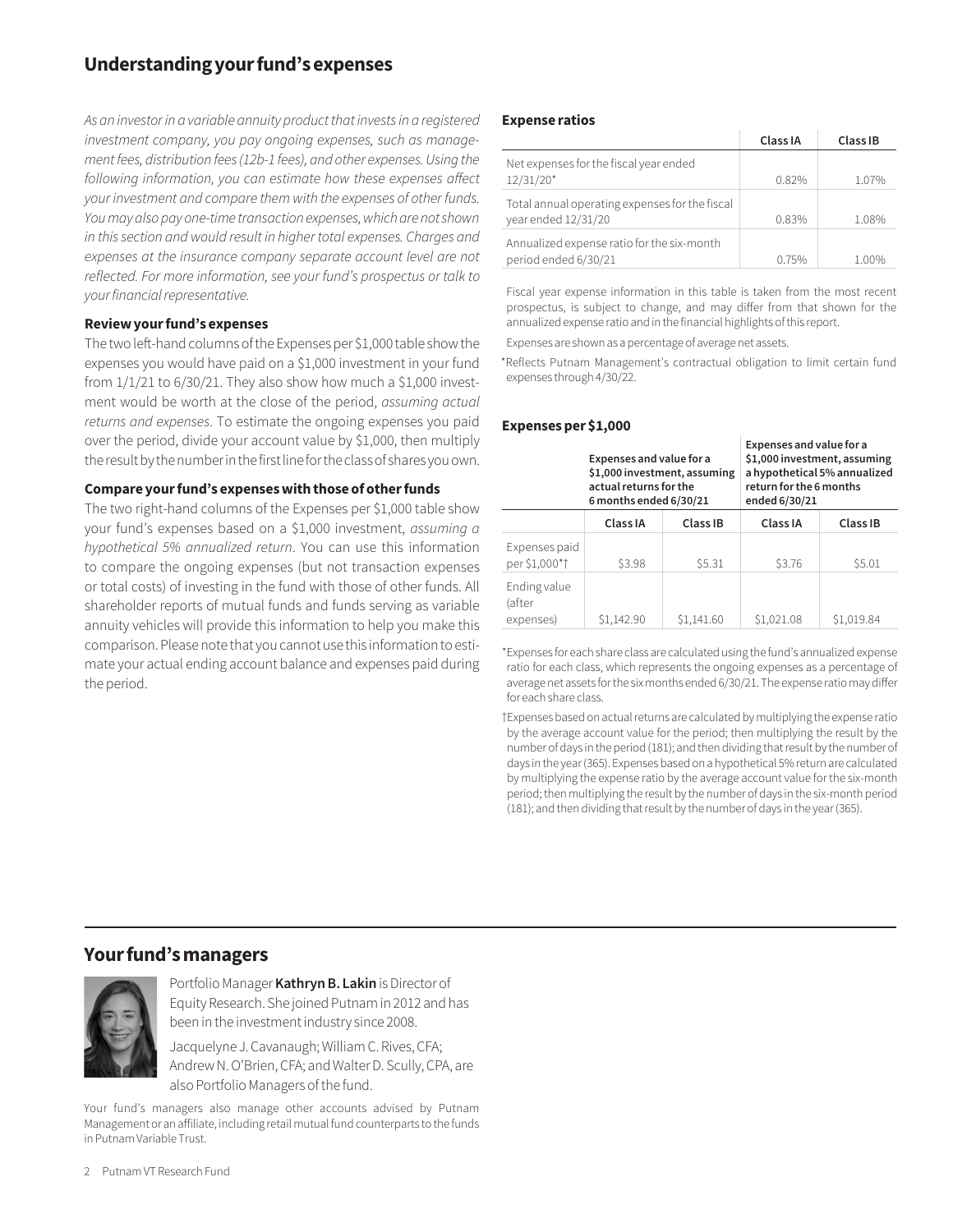# **COMMON STOCKS (96.2%)\*** *common stocks (96.2%)\* cont.* Shares Value **Shares** Value

| COMMON STOCKS (96.2%)*                     | <b>Shares</b> | Value              |
|--------------------------------------------|---------------|--------------------|
| Aerospace and defense (2.1%)               |               |                    |
| Boeing Co. (The) †                         | 421           | \$100,855          |
| CAE, Inc. (Canada) †                       | 2,772         | 85,378             |
| General Dynamics Corp.                     | 907           | 170,752            |
| Northrop Grumman Corp.                     | 1,117         | 405,951            |
| Raytheon Technologies Corp.                | 6,421         | 547,776            |
| Airlines (0.2%)                            |               | 1,310,712          |
| Southwest Airlines Co. 1                   | 2,797         | 148,493            |
|                                            |               | 148,493            |
| Automobiles (1.4%)<br>General Motors Co. † |               |                    |
|                                            | 2,359         | 139,582            |
| Tesla, Inc. †                              | 1,150         | 781,655<br>921,237 |
| Banks (2.2%)                               |               |                    |
| Citigroup, Inc.                            | 19,584        | 1,385,568          |
| Beverages (2.2%)                           |               | 1,385,568          |
| Coca-Cola Co. (The)                        | 7,720         | 417,729            |
| Constellation Brands, Inc. Class A         | 256           | 59,876             |
| Molson Coors Beverage Co. Class B +        | 3,230         | 173,419            |
| PepsiCo, Inc.                              | 5,204         | 771,077            |
| Biotechnology (2.7%)                       |               | 1,422,101          |
| AbbVie, Inc.                               | 6,000         | 675,840            |
| Amgen, Inc.                                | 668           | 162,825            |
| Biogen, Inc. †                             | 852           | 295,022            |
| Gilead Sciences, Inc.                      | 1,952         | 134,415            |
| Ironwood Pharmaceuticals, Inc. †           | 12,699        | 163,436            |
| Regeneron Pharmaceuticals, Inc. 1          | 482           | 269,216            |
| Building products (0.8%)                   |               | 1,700,754          |
| Fortune Brands Home & Security, Inc.       | 538           | 53,590             |
| Johnson Controls International PLC         | 6,452         | 442,801            |
|                                            |               | 496,391            |
| Capital markets (4.4%)                     |               |                    |
| Apollo Global Management, Inc.             | 6,526         | 405,917            |
| Goldman Sachs Group, Inc. (The)            | 2,784         | 1,056,612          |
| Intercontinental Exchange, Inc.            | 1,271         | 150,868            |
| KKR & Co., Inc. Class A                    | 8,961         | 530,850            |
| Morgan Stanley                             | 4,327         | 396,743            |
| Quilter PLC (United Kingdom)               | 132,689       | 273,029            |
| Chemicals (1.6%)                           |               | 2,814,019          |
| Corteva, Inc.                              | 2,827         | 125,377            |
| Diversey Holdings, Ltd. †                  | 2,846         | 50,972             |
| Dow, Inc.                                  | 1,602         | 101,375            |
| DuPont de Nemours, Inc.                    | 1,079         | 83,525             |
| Eastman Chemical Co.                       | 733           | 85,578             |
| Ecolab, Inc.                               | 448           | 92,275             |
| Linde PLC                                  | 675           | 195,143            |
| Sherwin-Williams Co. (The)                 | 1,001         | 272,722            |
| Containers and packaging (0.5%)            |               | 1,006,967          |
| Avery Dennison Corp.                       | 1,134         | 238,412            |
| Ball Corp.                                 | 1,142         | 92,525             |
|                                            |               | 330,937            |

| COMMON STOCKS (96.2%) COMC.                                                      | onares       | value              |
|----------------------------------------------------------------------------------|--------------|--------------------|
| Diversified financial services (0.9%)<br>Berkshire Hathaway, Inc. Class B†       | 683          | \$189,819          |
| Climate Change Crisis Real Impact I                                              |              |                    |
| Acquisition Corp. Class A (acquired 1/22/21,<br>cost \$250,010) (Private)†∆∆ F p | 25,001       | 337,964            |
| Soaring Eagle (acquired 5/11/21,<br>cost \$63,000) (Private)†∆∆Fp                | 6,300        | 56,473             |
| Electric utilities (2.5%)                                                        |              | 584,256            |
| Exelon Corp.                                                                     | 9,208        | 408,006            |
| NextEra Energy, Inc.                                                             | 5,463        | 400,329            |
| NRG Energy, Inc.                                                                 | 20,057       | 808,297            |
| Electrical equipment (1.2%)                                                      |              | 1,616,632          |
| Eaton Corp. PLC                                                                  | 3,247        | 481,140            |
| Emerson Electric Co.                                                             | 3,078        | 296,227            |
| Electronic equipment, instruments, and components (0.4%)                         |              | 777,367            |
| Vontier Corp.                                                                    | 8,365        | 272,532            |
| Entertainment (2.6%)                                                             |              | 272,532            |
| Activision Blizzard, Inc.                                                        | 10,092       | 963,180            |
| Sea, Ltd. ADR (Thailand) †                                                       | 1,661        | 456,111            |
| Walt Disney Co. (The) †                                                          | 1,208        | 212,330            |
| Equity real estate investment trusts (REITs) (1.2%)                              |              | 1,631,621          |
| Boston Properties, Inc. R                                                        | 1,495        | 171,312            |
| Gaming and Leisure Properties, Inc. R                                            | 12,154       | 563,095            |
| Food and staples retail (1.4%)                                                   |              | 734,407            |
| BJ's Wholesale Club Holdings, Inc. † S                                           | 1,085        | 51,624             |
| Costco Wholesale Corp.                                                           | 638          | 252,437            |
| Walmart, Inc.                                                                    | 4,393        | 619,501            |
| Food products (0.3%)                                                             |              | 923,562            |
| Bunge, Ltd.                                                                      | 496          | 38,762             |
| McCormick & Co., Inc. (non-voting shares)                                        | 2,048        | 180,879            |
| Health-care equipment and supplies (3.7%)                                        |              | 219,641            |
| Abbott Laboratories                                                              | 4,017        | 465,691            |
| Boston Scientific Corp. †                                                        | 5,780        | 247,153            |
| Cooper Cos., Inc. (The)                                                          | 413          | 163,660            |
| Danaher Corp.                                                                    | 1,995        | 535,378            |
| DexCom, Inc. †                                                                   | 459          | 195,993            |
| Edwards Lifesciences Corp. †                                                     | 2,437        | 252,400            |
| Intuitive Surgical, Inc. †                                                       | 129          | 118,634            |
| Medtronic PLC                                                                    | 1,904        | 236,344            |
| Zimmer Biomet Holdings, Inc.                                                     | 872          | 140,235            |
| Health-care providers and services (2.4%)                                        |              | 2,355,488          |
| Anthem, Inc.                                                                     | 590          | 225,262            |
| Cigna Corp.                                                                      | 1,511        | 358,213            |
| CVS Health Corp.                                                                 | 2,037        | 169,967            |
| McKesson Corp.                                                                   | 522          | 99,827             |
| UnitedHealth Group, Inc.                                                         | 1,706        | 683,151            |
| Hotels, restaurants, and leisure (2.5%)                                          |              | 1,536,420          |
| Aramark                                                                          | 3,041        | 113,277            |
| Booking Holdings, Inc. †                                                         | 151          | 330,402            |
| Chipotle Mexican Grill, Inc. †<br>Evolution AB (Sweden)                          | 161<br>3,103 | 249,605<br>490,354 |
| Hilton Worldwide Holdings, Inc. †                                                | 2,192        | 264,399            |
| Penn National Gaming, Inc. 1                                                     | 2,151        | 164,530            |
|                                                                                  |              | 1,612,567          |
|                                                                                  |              |                    |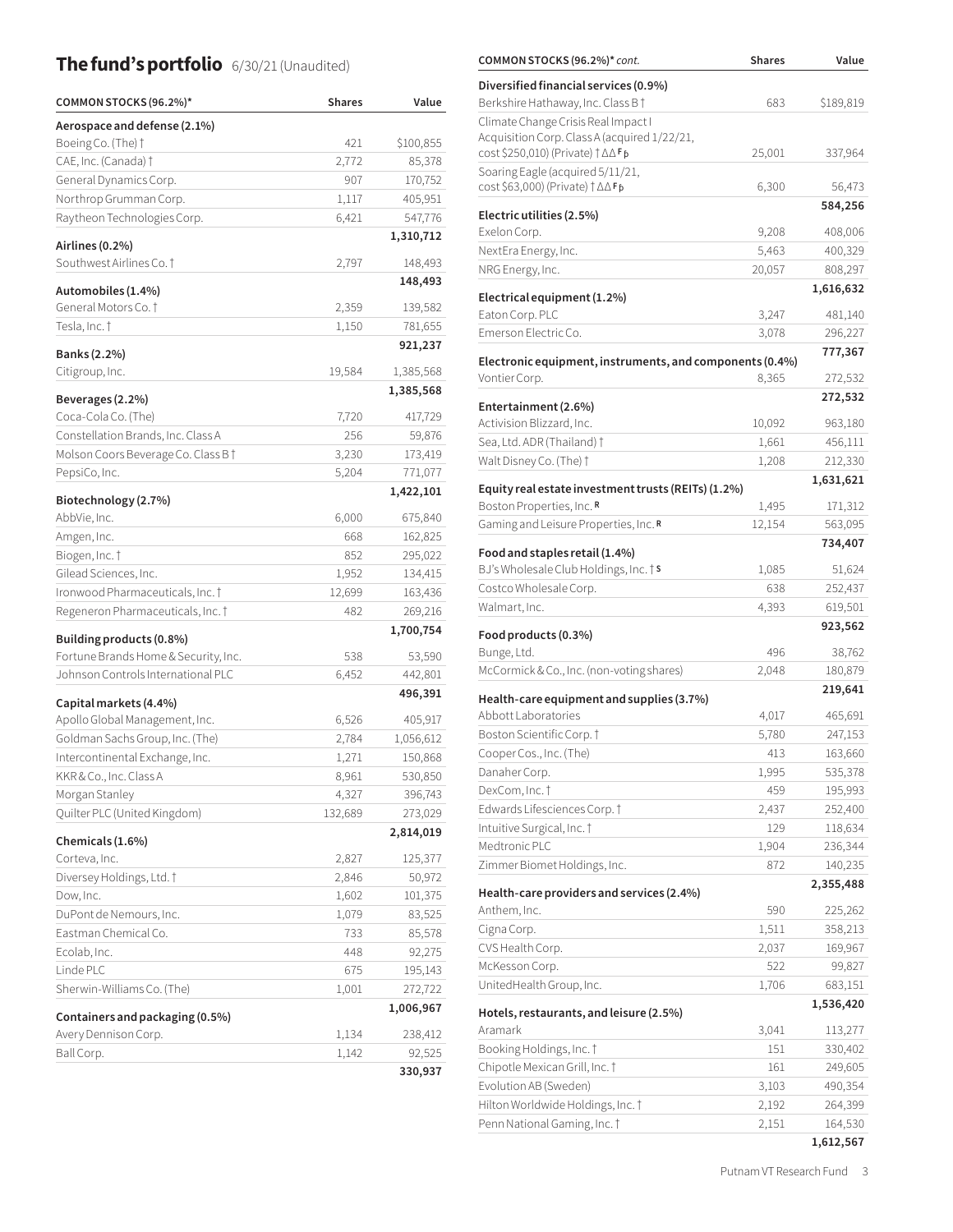| COMMON STOCKS (96.2%)* cont.                   | <b>Shares</b> | Value     | COMMON STOCKS (96.2%)* cont.                         | <b>Shares</b>     | Value               |
|------------------------------------------------|---------------|-----------|------------------------------------------------------|-------------------|---------------------|
| Household durables (0.3%)                      |               |           | Pharmaceuticals (2.3%)                               |                   |                     |
| PulteGroup, Inc.                               | 3,228         | \$176,152 | Bristol-Myers Squibb Co.                             | 2,931             | \$195,849           |
| Household products (1.5%)                      |               | 176,152   | Eli Lilly and Co.                                    | 1,550             | 355,756             |
| Procter & Gamble Co. (The)                     | 7,014         | 946,399   | Johnson & Johnson                                    | 2,705             | 445,622             |
|                                                |               | 946,399   | Merck & Co., Inc.                                    | 3,237             | 251,741             |
| Industrial conglomerates (1.0%)                |               |           | Pfizer, Inc.                                         | 6,208             | 243,105             |
| General Electric Co.                           | 13,052        | 175,680   |                                                      |                   | 1,492,073           |
| Honeywell International, Inc.                  | 2,142         | 469,848   | Professional services (0.3%)<br>CoStar Group, Inc. † | 2,030             | 168,125             |
| Insurance (3.7%)                               |               | 645,528   |                                                      |                   | 168,125             |
| AIA Group, Ltd. (Hong Kong)                    | 15,600        | 193,887   | Road and rail (1.6%)                                 |                   |                     |
| American International Group, Inc.             | 10,866        | 517,222   | CSX Corp.                                            | 5,448             | 174,772             |
| Assured Guaranty, Ltd.                         | 13,869        | 658,500   | Union Pacific Corp.                                  | 3,980             | 875,321             |
| AXA SA (France)                                | 14,597        | 370,140   | Semiconductors and semiconductor equipment (4.6%)    |                   | 1,050,093           |
| Hartford Financial Services Group, Inc. (The)  | 1,650         | 102,251   | Applied Materials, Inc.                              | 3,720             | 529,728             |
| Prudential PLC (United Kingdom)                | 26,282        | 499,348   | NVIDIA Corp.                                         | 1,559             | 1,247,356           |
|                                                |               | 2,341,348 | NXP Semiconductors NV                                | 3,686             | 758,277             |
| Interactive media and services (7.3%)          |               |           | ON Semiconductor Corp. †                             | 10,869            | 416,065             |
| Alphabet, Inc. Class A <sup>+</sup>            | 1,198         | 2,925,264 |                                                      |                   |                     |
| Facebook, Inc. Class At                        | 5,036         | 1,751,068 | Software (8.4%)                                      |                   | 2,951,426           |
| Internet and direct marketing retail (4.8%)    |               | 4,676,332 | Adobe, Inc. †                                        | 1,601             | 937,610             |
| Amazon.com, Inc. †                             | 897           | 3,085,824 | Microsoft Corp.                                      | 14,163            | 3,836,757           |
|                                                |               | 3,085,824 | Oracle Corp.                                         | 7,880             | 613,379             |
| IT Services (6.4%)                             |               |           |                                                      |                   | 5,387,746           |
| Fidelity National Information Services, Inc.   | 7,273         | 1,030,366 | Specialty retail (2.7%)<br>Advance Auto Parts, Inc.  | 404               | 82,877              |
| Mastercard, Inc. Class A                       | 2,741         | 1,000,712 | Burlington Stores, Inc. †                            | 32                | 10,304              |
| PayPal Holdings, Inc. †                        | 4,598         | 1,340,225 |                                                      | 1,688             | 218,005             |
| Visa, Inc. Class A                             | 3,184         | 744,483   | CarMax, Inc. †                                       | 3,650             |                     |
| Leisure products (0.2%)                        |               | 4,115,786 | Home Depot, Inc. (The)<br>L Brands, Inc.             | 1,341             | 1,163,949<br>96,632 |
| Hasbro, Inc.                                   | 1,114         | 105,295   | TJX Cos., Inc. (The)                                 |                   |                     |
|                                                |               | 105,295   |                                                      | 2,746             | 185,135             |
| Life sciences tools and services (1.4%)        |               |           | Technology hardware, storage, and peripherals (4.2%) |                   | 1,756,902           |
| Bio-Rad Laboratories, Inc. Class A             | 457           | 294,441   | Apple, Inc.                                          | 19,429            | 2,660,996           |
| Thermo Fisher Scientific, Inc.                 | 1,151         | 580,645   | Textiles, apparel, and luxury goods (0.6%)           |                   | 2,660,996           |
| Machinery (0.9%)                               |               | 875,086   | lululemon athletica, Inc. (Canada) †                 | 180               | 65,695              |
| Deere & Co.                                    | 713           | 251,482   | Nike, Inc. Class B                                   | 2,195             | 339,106             |
| Otis Worldwide Corp.                           | 3,761         | 307,537   |                                                      |                   | 404,801             |
|                                                |               | 559,019   | Tobacco (0.3%)                                       |                   |                     |
| Metals and mining (0.7%)                       |               |           | Altria Group, Inc.                                   | 3,841             | 183,139             |
| Alamos Gold, Inc. Class A (Canada)             | 9,100         | 69,615    | Trading companies and distributors (0.3%)            |                   | 183,139             |
| Anglo American PLC (United Kingdom)            | 2,299         | 91,351    | United Rentals, Inc. 1                               | 660               | 210,547             |
| Freeport-McMoRan, Inc. (Indonesia)             | 3,200         | 118,752   |                                                      |                   | 210,547             |
| Newmont Corp.                                  | 2,121         | 134,429   | Wireless telecommunication services (1.0%)           |                   |                     |
| Multi-utilities (0.4%)                         |               | 414,147   | T-Mobile US, Inc. †                                  | 4,283             | 620,307             |
| Ameren Corp.                                   | 2,169         | 173,607   |                                                      |                   | 620,307             |
| CenterPoint Energy, Inc.                       | 3,834         | 94,010    | Total common stocks (cost \$43,463,002)              |                   | \$61,458,481        |
|                                                |               | 267,617   |                                                      | Principal amount/ |                     |
| Multiline retail (1.2%)                        |               |           | SHORT-TERM INVESTMENTS (3.8%)*                       | shares            | Value               |
| Dollar General Corp.                           | 974           | 210,764   | Putnam Cash Collateral Pool, LLC 0.09% d             | Shares<br>43,650  | \$43,650            |
| Target Corp.                                   | 2,188         | 528,927   | Putnam Short Term Investment Fund                    |                   |                     |
| Oil, gas, and consumable fuels (2.9%)          |               | 739,691   | Class P0.09% $L$                                     | Shares 2,259,483  | 2,259,483           |
| Cenovus Energy, Inc. (Canada)                  | 57,935        | 554,299   | U.S. Treasury Bills 0.014%, 7/27/21 #                | \$100,000         | 99,997              |
| Exxon Mobil Corp.                              | 12,828        | 809,190   | Total short-term investments (cost \$2,403,132)      |                   | \$2,403,130         |
| Phillips 66                                    | 1,160         | 99,551    |                                                      |                   |                     |
| Royal Dutch Shell PLC Class A (United Kingdom) | 10,199        | 204,119   | Total investments (cost \$45,866,134)                |                   | \$63,861,611        |
| Thungela Resources, Ltd. (South Africa) †      | 230           | 633       |                                                      |                   |                     |
| TotalEnergies SE (France)                      | 3,418         | 154,638   |                                                      |                   |                     |
|                                                |               | 1,822,430 |                                                      |                   |                     |
|                                                |               |           |                                                      |                   |                     |

| COMMON STOCKS (96.2%)* cont.                                        | Shares            | Value              |
|---------------------------------------------------------------------|-------------------|--------------------|
| Pharmaceuticals (2.3%)                                              |                   |                    |
| Bristol-Myers Squibb Co.                                            | 2,931             | \$195,849          |
| Eli Lilly and Co.                                                   | 1,550             | 355,756            |
| Johnson & Johnson                                                   | 2,705             | 445,622            |
| Merck & Co., Inc.                                                   | 3,237             | 251,741            |
| Pfizer, Inc.                                                        | 6,208             | 243,105            |
| Professional services (0.3%)                                        |                   | 1,492,073          |
| CoStar Group, Inc. †                                                | 2,030             | 168,125            |
| Road and rail (1.6%)                                                |                   | 168,125            |
| CSX Corp.                                                           | 5,448             | 174,772            |
| Union Pacific Corp.                                                 | 3,980             | 875,321            |
|                                                                     |                   | 1,050,093          |
| Semiconductors and semiconductor equipment (4.6%)                   |                   |                    |
| Applied Materials, Inc.                                             | 3,720             | 529,728            |
| NVIDIA Corp.                                                        | 1,559             | 1,247,356          |
| NXP Semiconductors NV                                               | 3,686             | 758,277            |
| ON Semiconductor Corp. †                                            | 10,869            | 416,065            |
| Software (8.4%)                                                     |                   | 2,951,426          |
| Adobe, Inc. †                                                       | 1,601             | 937,610            |
| Microsoft Corp.                                                     | 14,163            | 3,836,757          |
| Oracle Corp.                                                        | 7,880             | 613,379            |
| Specialty retail (2.7%)                                             |                   | 5,387,746          |
| Advance Auto Parts, Inc.                                            | 404               | 82,877             |
| Burlington Stores, Inc. †                                           | 32                | 10,304             |
| CarMax, Inc. †                                                      | 1,688             | 218,005            |
| Home Depot, Inc. (The)                                              | 3,650             | 1,163,949          |
| L Brands, Inc.                                                      | 1,341             | 96,632             |
| TJX Cos., Inc. (The)                                                | 2,746             | 185,135            |
| Technology hardware, storage, and peripherals (4.2%)                |                   | 1,756,902          |
| Apple, Inc.                                                         | 19,429            | 2,660,996          |
| Textiles, apparel, and luxury goods (0.6%)                          |                   | 2,660,996          |
| lululemon athletica, Inc. (Canada) †                                | 180               | 65,695             |
| Nike, Inc. Class B                                                  | 2,195             | 339,106            |
| Tobacco (0.3%)                                                      |                   | 404,801            |
| Altria Group, Inc.                                                  | 3,841             | 183,139            |
|                                                                     |                   | 183,139            |
| Trading companies and distributors (0.3%)<br>United Rentals, Inc. 1 | 660               |                    |
|                                                                     |                   | 210,547<br>210,547 |
| Wireless telecommunication services $(1.0\%)$                       |                   |                    |
| T-Mobile US, Inc. †                                                 | 4,283             | 620,307            |
|                                                                     |                   | 620,307            |
| Total common stocks (cost \$43,463,002)                             |                   | \$61,458,481       |
|                                                                     | Principal amount/ |                    |
| SHORT-TERM INVESTMENTS (3.8%)*                                      | shares            | Value              |

| SHORT-TERM INVESTMENTS (3.8%)*                        |        | shares           | Value        |
|-------------------------------------------------------|--------|------------------|--------------|
| Putnam Cash Collateral Pool, LLC 0.09% d              | Shares | 43.650           | \$43,650     |
| Putnam Short Term Investment Fund<br>Class P0.09% $L$ |        | Shares 2,259,483 | 2,259,483    |
| U.S. Treasury Bills 0.014%, 7/27/21 #                 |        | \$100,000        | 99.997       |
| Total short-term investments (cost \$2,403,132)       |        |                  | \$2,403,130  |
| Total investments (cost \$45,866,134)                 |        |                  | \$63,861,611 |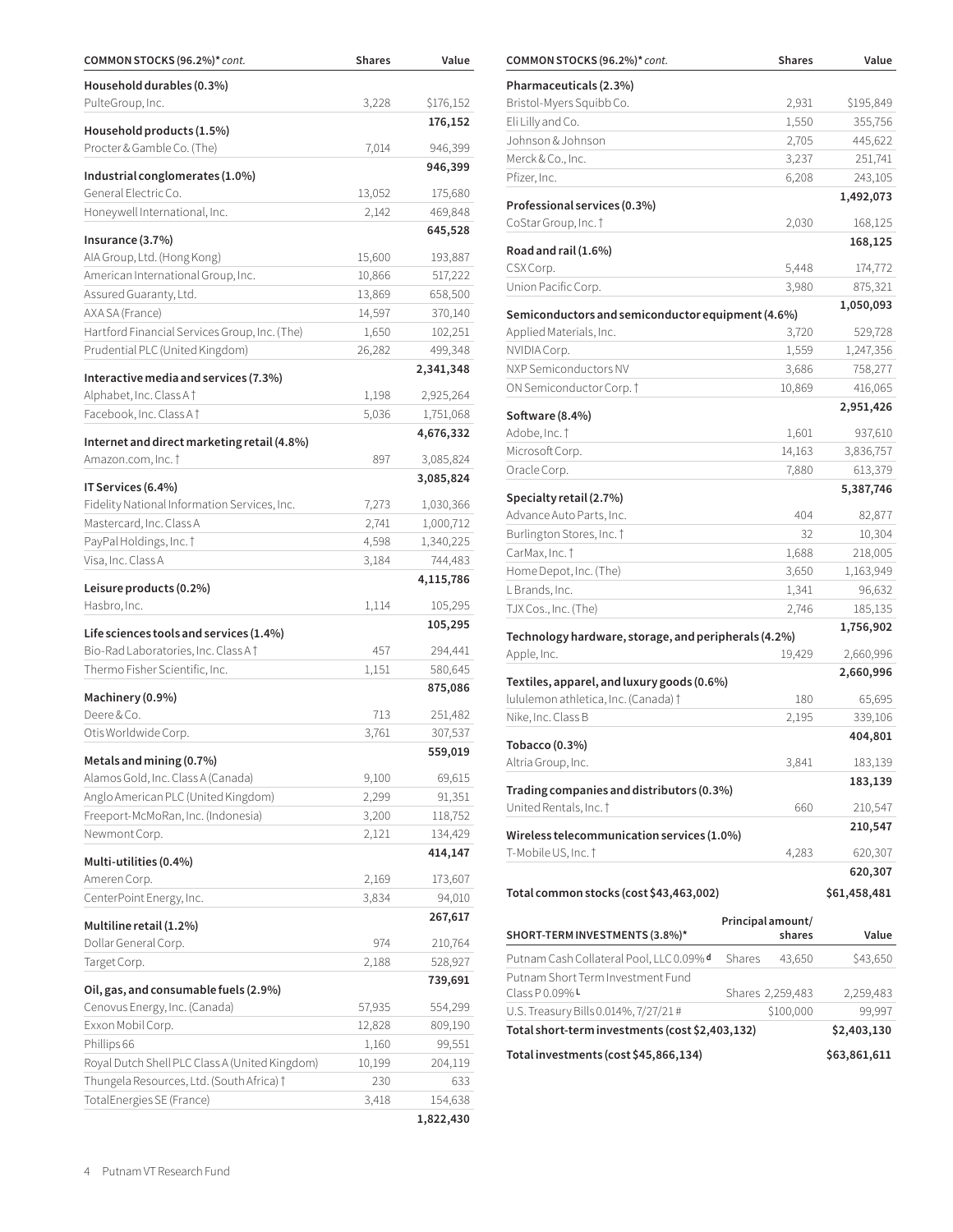#### **Key to holding's abbreviations**

ADR American Depository Receipts: represents ownership of foreign securities on deposit with a custodian bank

#### **Notes to the fund's portfolio**

Unless noted otherwise, the notes to the fund's portfolio are for the close of the fund's reporting period, which ran from January 1, 2021 through June 30 2021 (the reporting period). Within the following notes to the portfolio, references to "Putnam Management" represent Putnam Investment Management, LLC, the fund's manager, an indirect wholly-owned subsidiary of Putnam Investments, LLC and references to "ASC 820" represent Accounting Standards Codification 820 *Fair Value Measurements and Disclosures*.

- \* Percentages indicated are based on net assets of \$63,918,056.
- † This security is non-income-producing.
- ∆∆ This security is restricted with regard to public resale. The total fair value of this security and any other restricted securities (excluding 144A securities), if any, held at the close of the reporting period was \$394,437, or 0.6% of net assets.
- # This security, in part or in entirety, was pledged and segregated with the broker to cover margin requirements for futures contracts at the close of the reporting period. Collateral at period end totaled \$94,000 and is included in Investments in securities on the Statement of assets and liabilities (Notes 1 and 8).
- **<sup>d</sup>** Affiliated company. See Notes 1 and 5 to the financial statements regarding securities lending. The rate quoted in the security description is the annualized 7-day yield of the fund at the close of the reporting period.
- **<sup>F</sup>** This security is valued by Putnam Management at fair value following procedures approved by the Trustees. Securities are classified as Level 3 for ASC 820 based on the securities' valuation inputs (Note 1).
- **<sup>L</sup>** Affiliated company (Note 5). The rate quoted in the security description is the annualized 7-day yield of the fund at the close of the reporting period.
- **<sup>R</sup>** Real Estate Investment Trust.
- **<sup>S</sup>** Security on loan, in part or in entirety, at the close of the reporting period (Note 1).
- <sup>ƥ</sup> Represents the asset to be received in a private investment in public entity (PIPE) commitments, of which \$313,010 is included in the Payable for purchases of delayed delivery securities (Note 1).

At the close of the reporting period, the fund maintained liquid assets totaling \$91,185 to cover certain derivative contracts and the settlement of certain securities.

Unless otherwise noted, the rates quoted in Short-term investments security descriptions represent the weighted average yield to maturity.

The dates shown on debt obligations are the original maturity dates.

| FORWARD CURRENCY CONTRACTS at 6/30/21 (aggregate face value \$7,109,965) (Unaudited) |                      |                   |                  |           |                         | Unrealized                      |
|--------------------------------------------------------------------------------------|----------------------|-------------------|------------------|-----------|-------------------------|---------------------------------|
| Counterparty                                                                         | Currency             | Contract<br>type* | Delivery<br>date | Value     | Aggregate<br>face value | appreciation/<br>(depreciation) |
| Bank of America N.A.                                                                 |                      |                   |                  |           |                         |                                 |
|                                                                                      | Canadian Dollar      | Sell              | 7/21/21          | \$137,543 | \$135,589               | \$(1,954)                       |
|                                                                                      | Swedish Krona        | Sell              | 9/15/21          | 81,768    | 84,705                  | 2,937                           |
| <b>Barclays Bank PLC</b>                                                             |                      |                   |                  |           |                         |                                 |
|                                                                                      | <b>British Pound</b> | Sell              | 9/15/21          | 802,309   | 820,445                 | 18,136                          |
|                                                                                      | Euro                 | Sell              | 9/15/21          | 292,139   | 300,383                 | 8,244                           |
|                                                                                      | Swedish Krona        | Sell              | 9/15/21          | 409,099   | 423,674                 | 14,575                          |
| Citibank, N.A.                                                                       |                      |                   |                  |           |                         |                                 |
|                                                                                      | <b>British Pound</b> | Buy               | 9/15/21          | 230,496   | 235,662                 | (5,166)                         |
|                                                                                      | Canadian Dollar      | Sell              | 7/21/21          | 229,587   | 226,276                 | (3, 311)                        |
|                                                                                      | Danish Krone         | Buy               | 9/15/21          | 166,775   | 167,645                 | (870)                           |
|                                                                                      | Danish Krone         | Sell              | 9/15/21          | 166,488   | 170,875                 | 4,387                           |
|                                                                                      | Euro                 | Sell              | 9/15/21          | 108,543   | 111,624                 | 3,081                           |
| Goldman Sachs International                                                          |                      |                   |                  |           |                         |                                 |
|                                                                                      | <b>British Pound</b> | Sell              | 9/15/21          | 857,651   | 877,009                 | 19,358                          |
|                                                                                      | Canadian Dollar      | Buy               | 7/21/21          | 241,043   | 237,606                 | 3,437                           |
| HSBC Bank USA, National Association                                                  |                      |                   |                  |           |                         |                                 |
|                                                                                      | <b>British Pound</b> | Buy               | 9/15/21          | 235,339   | 240,634                 | (5,295)                         |
|                                                                                      | Euro                 | Sell              | 9/15/21          | 115,787   | 119,064                 | 3,277                           |
| JPMorgan Chase Bank N.A.                                                             |                      |                   |                  |           |                         |                                 |
|                                                                                      | <b>British Pound</b> | Buy               | 9/15/21          | 163,672   | 167,363                 | (3,691)                         |
|                                                                                      | Canadian Dollar      | Sell              | 7/21/21          | 514,353   | 507,070                 | (7,283)                         |
| Morgan Stanley & Co. International PLC                                               |                      |                   |                  |           |                         |                                 |
|                                                                                      | Canadian Dollar      | Buy               | 7/21/21          | 108,824   | 107,268                 | 1,556                           |
|                                                                                      | Euro                 | Sell              | 9/15/21          | 108,661   | 111,736                 | 3,075                           |
| NatWest Markets PLC                                                                  |                      |                   |                  |           |                         |                                 |
|                                                                                      | Canadian Dollar      | Sell              | 7/21/21          | 165,616   | 170,160                 | 4,544                           |
| State Street Bank and Trust Co.                                                      |                      |                   |                  |           |                         |                                 |
|                                                                                      | <b>British Pound</b> | Buy               | 9/15/21          | 328,450   | 335,867                 | (7, 417)                        |
|                                                                                      | Canadian Dollar      | Buy               | 7/21/21          | 188,929   | 186,677                 | 2,252                           |
|                                                                                      | Hong Kong Dollar     | Sell              | 8/18/21          | 119,892   | 119,855                 | (37)                            |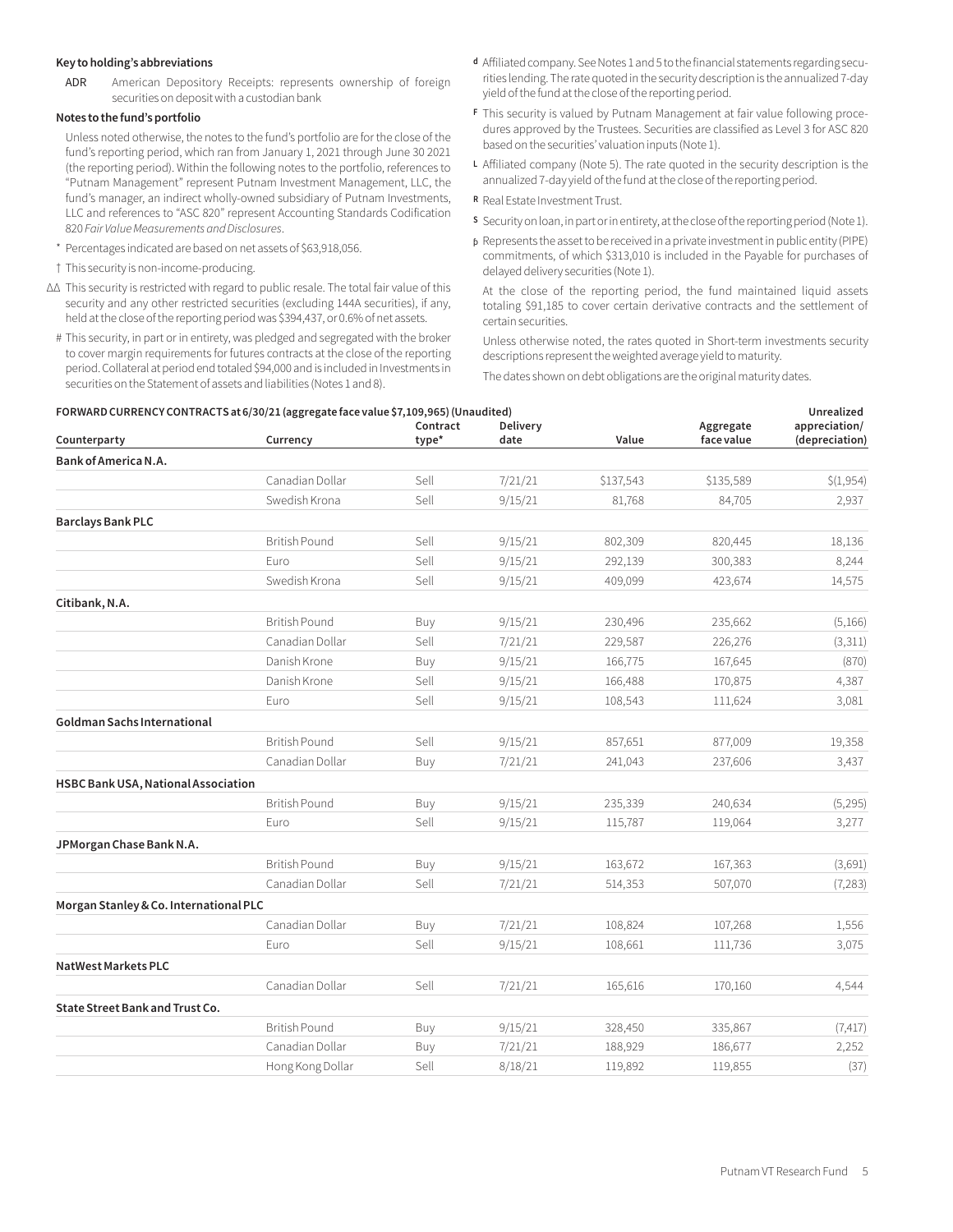| FORWARD CURRENCY CONTRACTS at 6/30/21 (aggregate face value \$7,109,965) (Unaudited) cont. |                      |          |                 |           |            | Unrealized     |
|--------------------------------------------------------------------------------------------|----------------------|----------|-----------------|-----------|------------|----------------|
|                                                                                            |                      | Contract | <b>Delivery</b> |           | Aggregate  | appreciation/  |
| Counterparty                                                                               | Currency             | type*    | date            | Value     | face value | (depreciation) |
| <b>UBSAG</b>                                                                               |                      |          |                 |           |            |                |
|                                                                                            | British Pound        | Buy      | 9/15/21         | \$233,402 | \$238,665  | \$ (5, 263)    |
|                                                                                            | Canadian Dollar      | Sell     | 7/21/21         | 142,867   | 140,822    | (2,045)        |
|                                                                                            | Euro                 | Buy      | 9/15/21         | 48,571    | 49,937     | (1, 366)       |
|                                                                                            | Swedish Krona        | Sell     | 9/15/21         | 81,780    | 84,724     | 2,944          |
| WestPac Banking Corp.                                                                      |                      |          |                 |           |            |                |
|                                                                                            | <b>British Pound</b> | Sell     | 9/15/21         | 561,160   | 573,812    | 12,652         |
|                                                                                            | Canadian Dollar      | Sell     | 7/21/21         | 116,649   | 114,993    | (1,656)        |
|                                                                                            | Euro                 | Buy      | 9/15/21         | 48,452    | 49,825     | (1, 373)       |
| Unrealized appreciation                                                                    |                      |          |                 |           |            | 104,455        |
| Unrealized (depreciation)                                                                  |                      |          |                 |           |            | (46, 727)      |
| Total                                                                                      |                      |          |                 |           |            | \$57,728       |

\* The exchange currency for all contracts listed is the United States Dollar.

| FUTURES CONTRACTS OUTSTANDING at 6/30/21 (Unaudited) | Number of<br>contracts | Notional<br>amount | Value      | Expiration<br>date | Unrealized<br>appreciation |
|------------------------------------------------------|------------------------|--------------------|------------|--------------------|----------------------------|
| S&P 500 Index E-Mini (Long)                          |                        | \$1,287,540        | S1.286.580 | $Sen-21$           | \$19,090                   |
| Unrealized appreciation                              |                        |                    |            |                    | 19,090                     |
| Unrealized (depreciation)                            |                        |                    |            |                    |                            |
| Total                                                |                        |                    |            |                    | \$19,090                   |

ASC 820 establishes a three-level hierarchy for disclosure of fair value measurements. The valuation hierarchy is based upon the transparency of inputs to the valuation of the fund's investments. The three levels are defined as follows:

Level 1: Valuations based on quoted prices for identical securities in active markets.

Level 2: Valuations based on quoted prices in markets that are not active or for which all significant inputs are observable, either directly or indirectly.

Level 3: Valuations based on inputs that are unobservable and significant to the fair value measurement.

The following is a summary of the inputs used to value the fund's net assets as of the close of the reporting period:

|                            | <b>Valuation inputs</b> |                          |           |  |  |  |  |
|----------------------------|-------------------------|--------------------------|-----------|--|--|--|--|
| Investments in securities: | Level 1                 | Level 2                  | Level 3   |  |  |  |  |
| Common stocks*:            |                         |                          |           |  |  |  |  |
| Communication services     | \$6,928,260             | $s-$                     | $S-$      |  |  |  |  |
| Consumer discretionary     | 8,802,469               |                          |           |  |  |  |  |
| Consumer staples           | 3,694,842               | $\hspace{0.05cm}$        |           |  |  |  |  |
| Energy                     | 1,822,430               |                          |           |  |  |  |  |
| Financials                 | 6,730,754               | $\overline{\phantom{0}}$ | 394,437   |  |  |  |  |
| Health care                | 7,959,821               |                          |           |  |  |  |  |
| Industrials                | 5,366,275               |                          |           |  |  |  |  |
| Information technology     | 15,388,486              |                          |           |  |  |  |  |
| Materials                  | 1,752,051               |                          |           |  |  |  |  |
| Real estate                | 734,407                 |                          |           |  |  |  |  |
| <b>Utilities</b>           | 1,884,249               | --                       |           |  |  |  |  |
| <b>Total common stocks</b> | 61,064,044              |                          | 394,437   |  |  |  |  |
| Short-term investments     |                         | 2,403,130                |           |  |  |  |  |
| <b>Totals by level</b>     | \$61,064,044            | \$2,403,130              | \$394,437 |  |  |  |  |

|                              | <b>Valuation inputs</b> |                                 |         |  |
|------------------------------|-------------------------|---------------------------------|---------|--|
| Other financial instruments: | Level 1                 | Level 2                         | Level 3 |  |
| Forward currency contracts   |                         | \$57,728                        |         |  |
| Futures contracts            | 19.090                  | $\hspace{0.1mm}-\hspace{0.1mm}$ |         |  |
| Totals by level              | \$19,090                | \$57,728                        |         |  |

\* Common stock classifications are presented at the sector level, which may differ from the fund's portfolio presentation.

At the start and close of the reporting period, Level 3 investments in securities represented less than 1% of the fund's net assets and were not considered a significant portion of the fund's portfolio.

The accompanying notes are an integral part of these financial statements.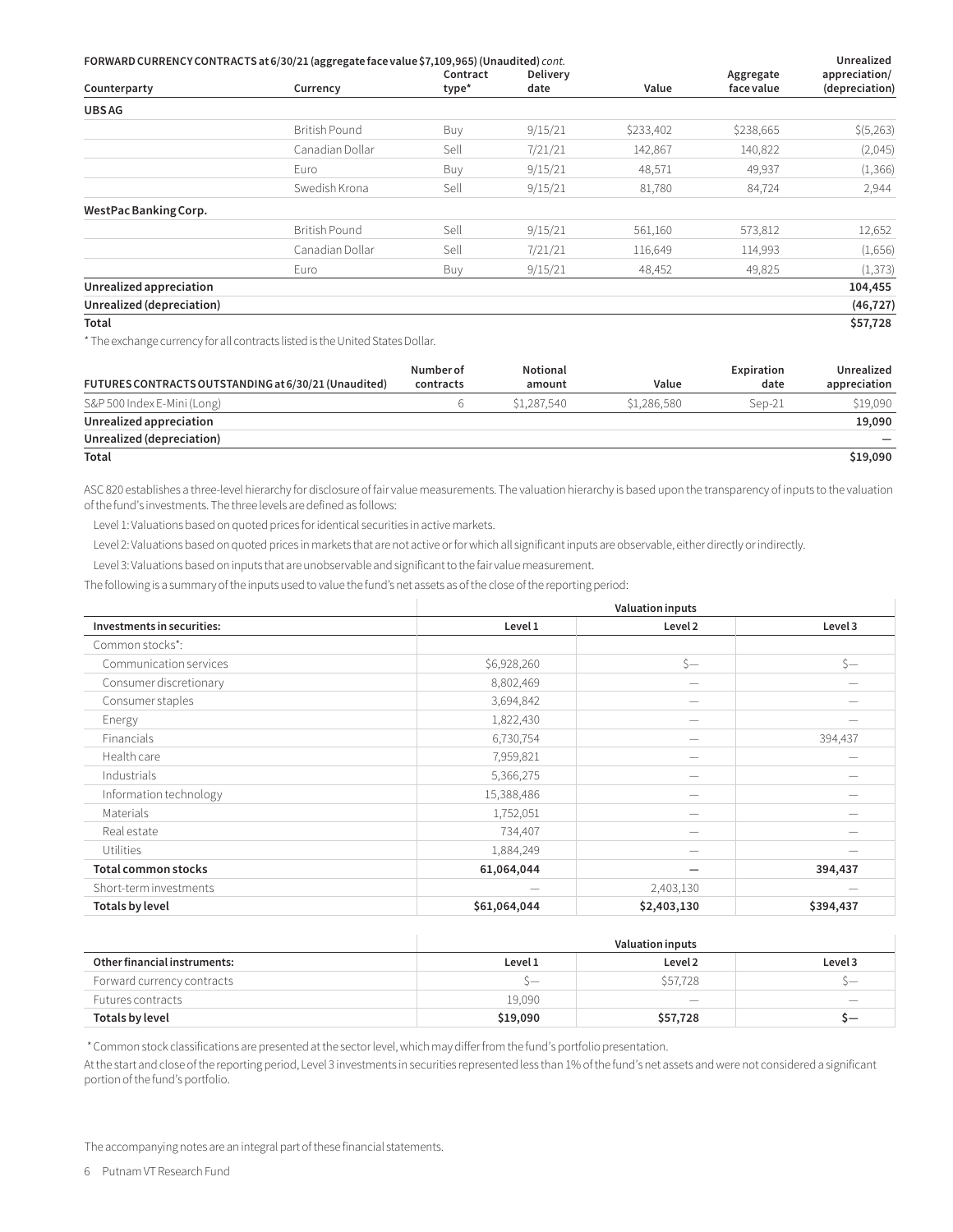# **Statement of assets and liabilities**

6/30/21 (Unaudited)

#### **Assets**

| \$61,558,478 |
|--------------|
| 2,303,133    |
| 387,606      |
| 849          |
| 52,541       |
| 157,441      |
| 33,336       |
| 1,959        |
| 104,455      |
| 64,599,798   |
|              |
| 39,522       |
| 313,010      |
|              |

| Payable for purchases of delayed delivery securities (ivote 1) | 313,UIU      |
|----------------------------------------------------------------|--------------|
| Payable for shares of the fund repurchased                     | 101,178      |
| Payable for compensation of Manager (Note 2)                   | 28,014       |
| Payable for custodian fees (Note 2)                            | 16,626       |
| Payable for investor servicing fees (Note 2)                   | 7,203        |
| Payable for Trustee compensation and expenses (Note 2)         | 49,343       |
| Payable for administrative services (Note 2)                   | 170          |
| Payable for distribution fees (Note 2)                         | 7,783        |
| Unrealized depreciation on forward currency contracts (Note 1) | 46,727       |
| Collateral on securities loaned, at value (Note 1)             | 43,650       |
| Other accrued expenses                                         | 28,516       |
| <b>Total liabilities</b>                                       | 681,742      |
| Net assets                                                     | \$63,918,056 |
| Represented by                                                 |              |
| Paid-in capital (Unlimited shares authorized) (Notes 1 and 4)  | \$43,143,590 |

|                                                                                                                     | ----------   |
|---------------------------------------------------------------------------------------------------------------------|--------------|
| Total distributable earnings (Note 1)                                                                               | 20,774,466   |
| Total - Representing net assets applicable to capital shares outstanding                                            | \$63,918,056 |
| Computation of net asset value Class IA                                                                             |              |
| Net assets                                                                                                          | \$25,240,129 |
| Number of shares outstanding                                                                                        | 776,108      |
| Net asset value, offering price and redemption price per share (net assets divided by number of shares outstanding) | \$32.52      |
| Computation of net asset value Class IB                                                                             |              |
| Net assets                                                                                                          | \$38,677,927 |
| Number of shares outstanding                                                                                        | 1,194,229    |
| Net asset value, offering price and redemption price per share (net assets divided by number of shares outstanding) | \$32.39      |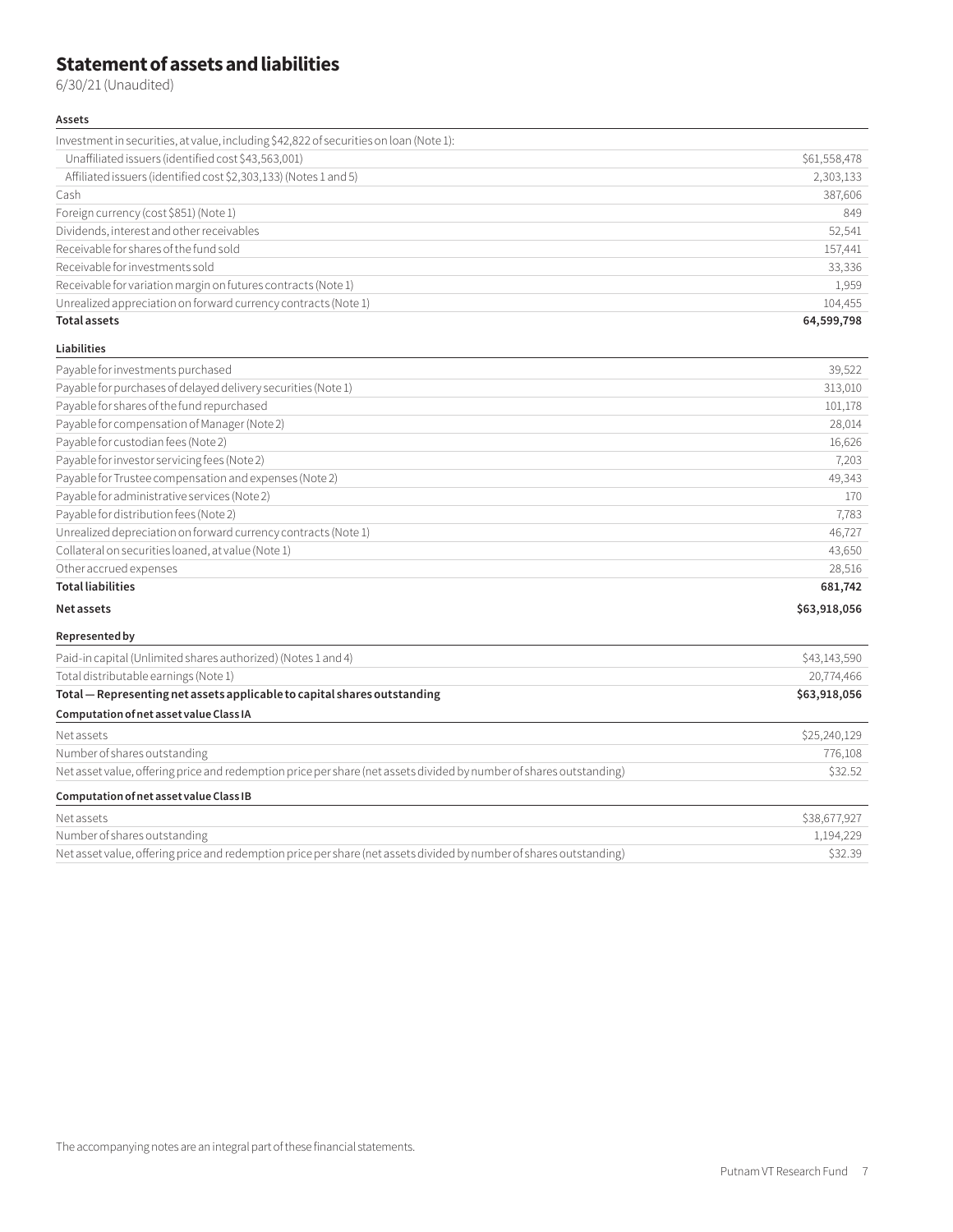# **Statement of operations**

Six months ended 6/30/21 (Unaudited)

| Investment income                                                                             |             |
|-----------------------------------------------------------------------------------------------|-------------|
| Dividends (net of foreign tax of \$6,656)                                                     | \$387,213   |
| Interest (including interest income of \$951 from investments in affiliated issuers) (Note 5) | 1,080       |
| Securities lending (net of expenses) (Notes 1 and 5)                                          | 659         |
| Total investment income                                                                       | 388,952     |
| <b>Expenses</b>                                                                               |             |
| Compensation of Manager (Note 2)                                                              | 154,522     |
| Investor servicing fees (Note 2)                                                              | 20,132      |
| Custodian fees (Note 2)                                                                       | 11,431      |
| Trustee compensation and expenses (Note 2)                                                    | 1,230       |
| Distribution fees (Note 2)                                                                    | 41,213      |
| Administrative services (Note 2)                                                              | 507         |
| Auditing and tax fees                                                                         | 15,616      |
| Other                                                                                         | 9,740       |
| <b>Total expenses</b>                                                                         | 254,391     |
| Expense reduction (Note 2)                                                                    | (3)         |
| Net expenses                                                                                  | 254,388     |
| Net investment income                                                                         | 134,564     |
| Realized and unrealized gain (loss)                                                           |             |
| Net realized gain (loss) on:                                                                  |             |
| Securities from unaffiliated issuers (Notes 1 and 3)                                          | 2,632,427   |
| Foreign currency transactions (Note 1)                                                        | 553         |
| Forward currency contracts (Note 1)                                                           | (71, 417)   |
| Futures contracts (Note 1)                                                                    | 131,047     |
| Written options (Note 1)                                                                      | 1,095       |
| Total net realized gain                                                                       | 2,693,705   |
| Change in net unrealized appreciation (depreciation) on:                                      |             |
| Securities from unaffiliated issuers                                                          | 4,696,598   |
| Assets and liabilities in foreign currencies                                                  | (100)       |
| Forward currency contracts                                                                    | 86,690      |
| <b>Futures contracts</b>                                                                      | 14,882      |
| Total change in net unrealized appreciation                                                   | 4,798,070   |
| Net gain on investments                                                                       | 7,491,775   |
| Net increase in net assets resulting from operations                                          | \$7,626,339 |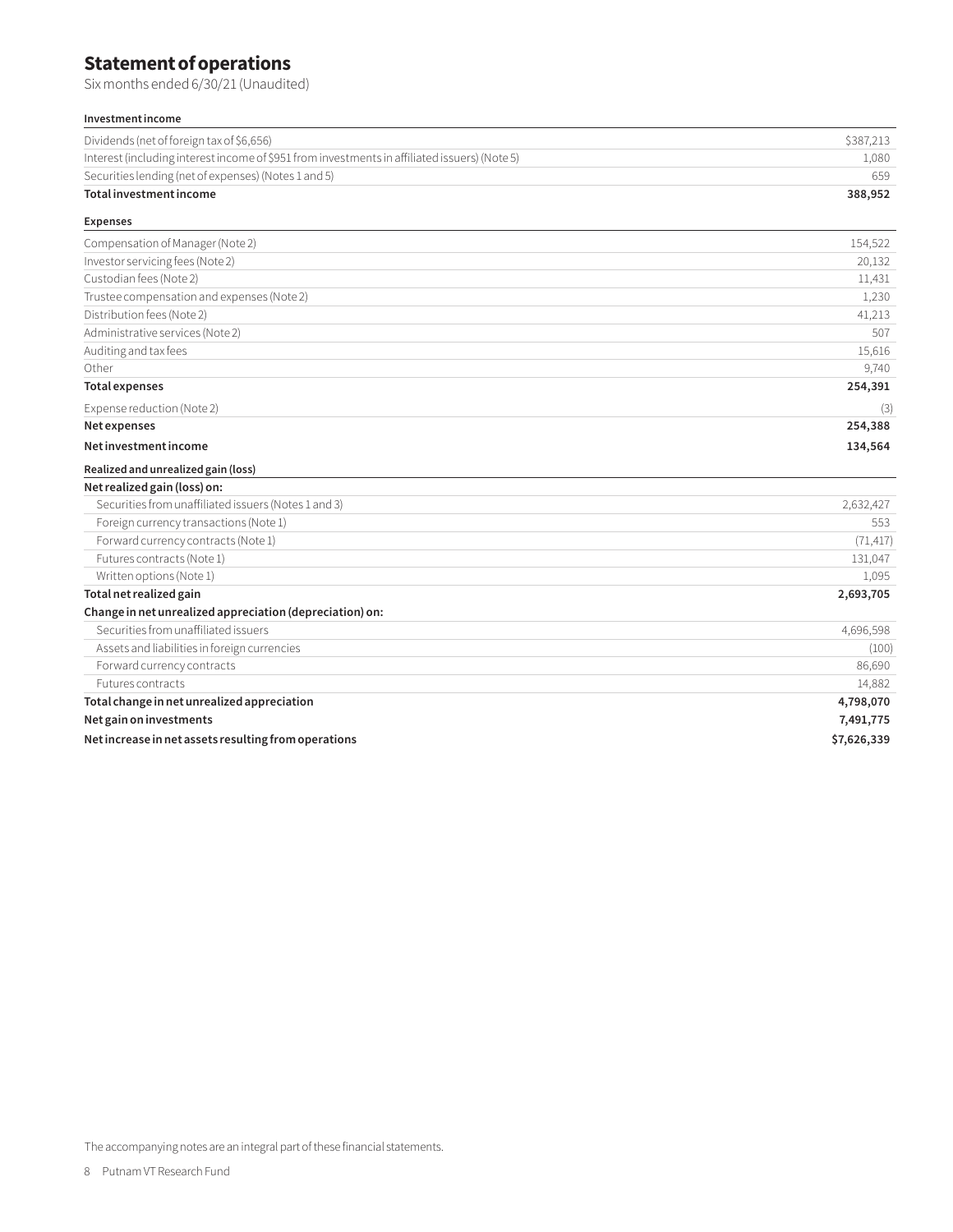# **Statement of changes in net assets**

|                                                                                                       | Six months<br>ended<br>$6/30/21*$ | Year ended<br>12/31/20 |
|-------------------------------------------------------------------------------------------------------|-----------------------------------|------------------------|
| Increase in net assets                                                                                |                                   |                        |
| Operations:                                                                                           |                                   |                        |
| Net investment income                                                                                 | \$134,564                         | \$263,785              |
| Net realized gain on investments and foreign currency transactions                                    | 2,693,705                         | 3,930,373              |
| Change in net unrealized appreciation of investments and assets and liabilities in foreign currencies | 4,798,070                         | 4,572,568              |
| Net increase in net assets resulting from operations                                                  | 7,626,339                         | 8,766,726              |
| Distributions to shareholders (Note 1):                                                               |                                   |                        |
| From ordinary income                                                                                  |                                   |                        |
| Net investment income                                                                                 |                                   |                        |
| Class IA                                                                                              | (70, 905)                         | (168, 223)             |
| Class IB                                                                                              | (32,902)                          | (147, 353)             |
| Net realized short-term gain on investments                                                           |                                   |                        |
| Class IA                                                                                              | (552, 465)                        | (632, 192)             |
| Class IB                                                                                              | (745, 788)                        | (793, 832)             |
| From net realized long-term gain on investments                                                       |                                   |                        |
| Class IA                                                                                              | (1, 196, 515)                     | (1,608,292)            |
| Class IB                                                                                              | (1,615,208)                       | (2,019,501)            |
| Increase from capital share transactions (Note 4)                                                     | 8,293,298                         | 1,165,289              |
| Total increase in net assets                                                                          | 11,705,854                        | 4,562,622              |
| Net assets:                                                                                           |                                   |                        |
| Beginning of period                                                                                   | 52,212,202                        | 47,649,580             |
| End of period                                                                                         | \$63,918,056                      | \$52,212,202           |

\* Unaudited.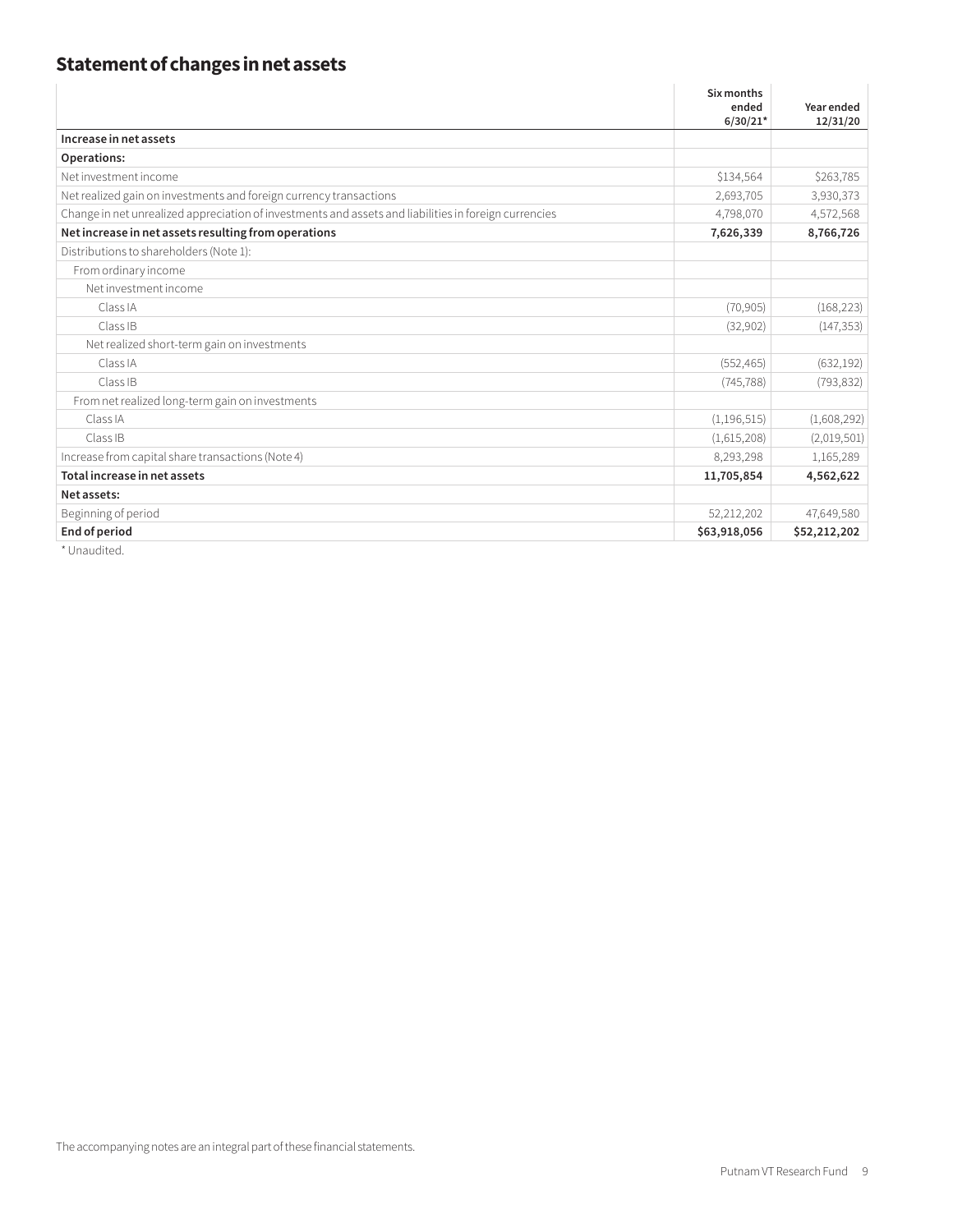#### **Financial highlights** (For a common share outstanding throughout the period)

| <b>INVESTMENT OPERATIONS:</b> |                                      |                                           |                                                          | <b>LESS DISTRIBUTIONS:</b>       |                            |                                             |                            | RATIOS AND SUPPLEMENTAL DATA: |                                |                                        |                                             |                                                  |                                                                    |                        |
|-------------------------------|--------------------------------------|-------------------------------------------|----------------------------------------------------------|----------------------------------|----------------------------|---------------------------------------------|----------------------------|-------------------------------|--------------------------------|----------------------------------------|---------------------------------------------|--------------------------------------------------|--------------------------------------------------------------------|------------------------|
| Period ended                  | Net asset value, beginning of period | Net investment income (loss) <sup>a</sup> | Netrealized and unrealized gain (loss)<br>on investments | Total from investment operations | From net investment income | on investments<br>gain<br>From net realized | <b>Total distributions</b> | Non-recurring reimbursements  | Net asset value, end of period | Total return at net asset value (%)b,c | Net assets, end of period<br>(in thousands) | Ratio of expenses to average<br>netassets (%)b,d | Ratio of net investment income (loss)<br>to average net assets (%) | Portfolio turnover (%) |
| Class IA                      |                                      |                                           |                                                          |                                  |                            |                                             |                            |                               |                                |                                        |                                             |                                                  |                                                                    |                        |
| 6/30/21                       | \$30.80                              | .10                                       | 4.09                                                     | 4.19                             | (.10)                      | (2.37)                                      | (2.47)                     |                               | \$32.52                        | 14.29*                                 | \$25,240                                    | $.37*$                                           | $.31*$                                                             | $26*$                  |
| 12/31/20                      | 29.95                                | .19                                       | 4.21                                                     | 4.40                             | (.25)                      | (3.30)                                      | (3.55)                     | $\overline{\phantom{m}}$      | 30.80                          | 20.23                                  | 23,098                                      | .82e                                             | .72e                                                               | 74                     |
| 12/31/19                      | 25.60                                | .28                                       | 7.65                                                     | 7.93                             | (.41)                      | (3.17)                                      | (3.58)                     |                               | 29.95                          | 33.59                                  | 21,027                                      | .78                                              | 1.03                                                               | 77                     |
| 12/31/18                      | 26.81                                | .24                                       | (1.45)                                                   | (1.21)                           | $\equiv$                   |                                             |                            | $\overline{\phantom{0}}$      | 25.60                          | (4.51)                                 | 18,198                                      | .81                                              | .88                                                                | 76                     |
| 12/31/17                      | 21.87                                | .20                                       | 4.95f                                                    | 5.15                             | (.21)                      |                                             | (.21)                      | $=g,h$                        | 26.81                          | 23.70f                                 | 22,460                                      | .81                                              | .83                                                                | 94                     |
| 12/31/16                      | 20.19                                | .22                                       | 1.83                                                     | 2.05                             | (.37)                      | $\qquad \qquad -$                           | (.37)                      | $\overline{\phantom{0}}$      | 21.87                          | 10.32                                  | 20,597                                      | .82e                                             | 1.10 <sup>e</sup>                                                  | 80                     |
| Class IB                      |                                      |                                           |                                                          |                                  |                            |                                             |                            |                               |                                |                                        |                                             |                                                  |                                                                    |                        |
| 6/30/21                       | \$30.66                              | .06                                       | 4.07                                                     | 4.13                             | (.03)                      | (2.37)                                      | (2.40)                     | $\overline{\phantom{m}}$      | \$32.39                        | $14.16*$                               | \$38,678                                    | $.49*$                                           | $.18*$                                                             | $26*$                  |
| 12/31/20                      | 29.81                                | .13                                       | 4.19                                                     | 4.32                             | (.17)                      | (3.30)                                      | (3.47)                     | $\overline{\phantom{m}}$      | 30.66                          | 19.92                                  | 29,115                                      | 1.07 <sub>e</sub>                                | .47e                                                               | 74                     |
| 12/31/19                      | 25.49                                | .21                                       | 7.61                                                     | 7.82                             | (.33)                      | (3.17)                                      | (3.50)                     | $\overline{\phantom{m}}$      | 29.81                          | 33.24                                  | 26,622                                      | 1.03                                             | .78                                                                | 77                     |
| 12/31/18                      | 26.75                                | .17                                       | (1.43)                                                   | (1.26)                           | $\overline{\phantom{m}}$   |                                             |                            | $\overline{\phantom{m}}$      | 25.49                          | (4.71)                                 | 23,104                                      | 1.06                                             | .63                                                                | 76                     |
| 12/31/17                      | 21.83                                | .14                                       | 4.93f                                                    | 5.07                             | (.15)                      | $\hspace{0.1mm}-\hspace{0.1mm}$             | (.15)                      | $-g,h$                        | 26.75                          | 23.34f                                 | 27,580                                      | 1.06                                             | .58                                                                | 94                     |
| 12/31/16                      | 20.15                                | .17                                       | 1.82                                                     | 1.99                             | (.31)                      | $\qquad \qquad -$                           | (.31)                      | $\qquad \qquad -$             | 21.83                          | 10.03                                  | 25,802                                      | 1.07 <sub>e</sub>                                | .85e                                                               | 80                     |

\* Not annualized.

† Unaudited.

**<sup>a</sup>** Per share net investment income (loss) has been determined on the basis of the weighted average number of shares outstanding during the period.

**<sup>b</sup>** The charges and expenses at the insurance company separate account level are not reflected.

**<sup>c</sup>** Total return assumes dividend reinvestment.

**<sup>d</sup>** Includes amounts paid through expense offset and/or brokerage/service arrangements, if any (Note 2). Also excludes acquired fund fees and expenses, if any.

**<sup>e</sup>** Reflects a voluntary waiver of certain fund expenses in effect during the period. As a result of such waiver, the expenses of each class reflect a reduction of the following amounts:

|          | Percentage of average<br>net assets |
|----------|-------------------------------------|
| 12/31/20 | 0.01%                               |
| 12/31/16 |                                     |

**<sup>f</sup>** Reflects a non-recurring litigation payment received by the fund from Household International which amounted to the following amounts per share outstanding on May 8, 2017:

|          | <b>Pershare</b> |
|----------|-----------------|
| Class IA | JU.JJ           |
| Class IB |                 |

This payment resulted in an increase to total returns of 1.52% for the period ended December 31, 2017.

**<sup>g</sup>** Amount represents less than \$0.01 per share.

**<sup>h</sup>** Reflects a non-recurring reimbursement pursuant to a settlement between the Securities and Exchange Commission (the SEC) and Countrywide Financial which amounted to less than \$0.01 per share outstanding on November 29, 2017.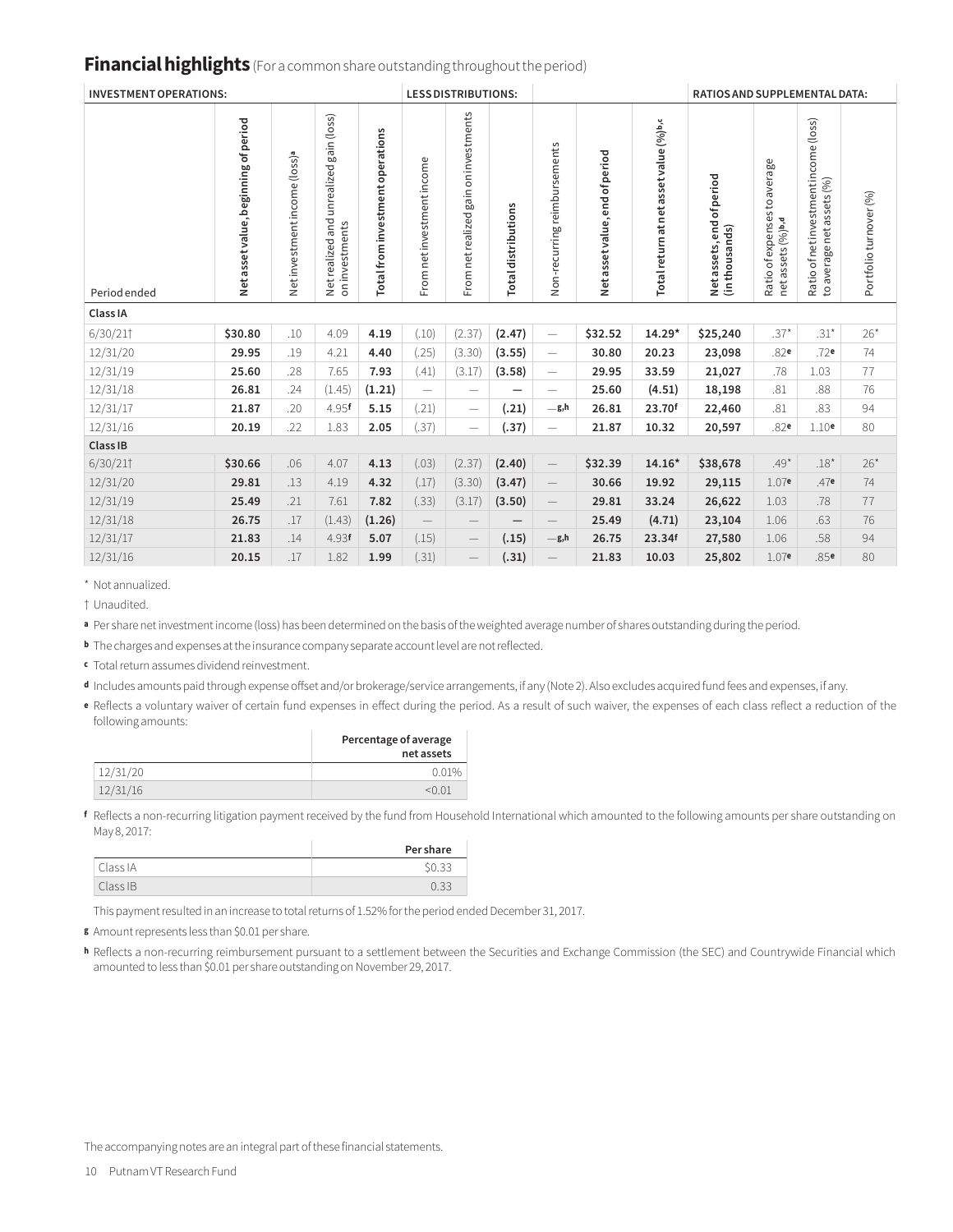### **Notes to financial statements** 6/30/21 (Unaudited)

Within the following Notes to financial statements, references to "State Street" represent State Street Bank and Trust Company, references to "the SEC" represent the Securities and Exchange Commission, references to "Putnam Management" represent Putnam Investment Management, LLC, the fund's manager, an indirect wholly-owned subsidiary of Putnam Investments, LLC and references to "OTC", if any, represent over-the-counter. Unless otherwise noted, the "reporting period" represents the period from January 1, 2021 through June 30, 2021.

Putnam VT Research Fund (the fund) is a diversified series of Putnam Variable Trust (the Trust), a Massachusetts business trust registered under the Investment Company Act of 1940, as amended, as an open-end management investment company. The goal of the fund is to seek capital appreciation. The fund invests mainly in common stocks (growth or value stocks or both) of large U.S. companies that Putnam Management believes have favorable investment potential. For example, the fund may purchase stocks of companies with stock prices that reflect a value lower than that which Putnam Management places on the company. Putnam Management may also consider other factors that Putnam Management believes will cause the stock price to rise and may consider, among other factors, a company's valuation, financial strength, growth potential, competitive position in its industry, projected future earnings, cash flows and dividends when deciding whether to buy or sell investments.

The fund offers class IA and class IB shares of beneficial interest. Class IA shares are offered at net asset value and are not subject to a distribution fee. Class IB shares are offered at net asset value and pay an ongoing distribution fee, which is identified in Note 2.

In the normal course of business, the fund enters into contracts that may include agreements to indemnify another party under given circumstances. The fund's maximum exposure under these arrangements is unknown as this would involve future claims that may be, but have not yet been, made against the fund. However, the fund's management team expects the risk of material loss to be remote.

The fund has entered into contractual arrangements with an investment adviser, administrator, distributor, shareholder servicing agent and custodian, who each provide services to the fund. Unless expressly stated otherwise, shareholders are not parties to, or intended beneficiaries of these contractual arrangements, and these contractual arrangements are not intended to create any shareholder right to enforce them against the service providers or to seek any remedy under them against the service providers, either directly or on behalf of the fund.

Under the fund's Amended and Restated Agreement and Declaration of Trust, any claims asserted against or on behalf of the Putnam Funds, including claims against Trustees and Officers, must be brought in state and federal courts located within the Commonwealth of Massachusetts.

#### **Note 1 — Significant accounting policies**

The following is a summary of significant accounting policies consistently followed by the fund in the preparation of its financial statements. The preparation of financial statements is in conformity with accounting principles generally accepted in the United States of America and requires management to make estimates and assumptions that affect the reported amounts of assets and liabilities in the financial statements and the reported amounts of increases and decreases in net assets from operations. Actual results could differ from those estimates. Subsequent events after the Statement of assets and liabilities date through the date that the financial statements were issued have been evaluated in the preparation of the financial statements.

Investment income, realized and unrealized gains and losses and expenses of the fund are borne pro-rata based on the relative net assets of each class to the total net assets of the fund, except that each class bears expenses unique to that class (including the distribution fees applicable to such classes). Each class votes as a class only with respect to its own distribution plan or other matters on which a class vote is required by law or determined by the Trustees. If the fund were liquidated, shares of each class would receive their pro-rata share of the net assets of the fund. In addition, the Trustees declare separate dividends on each class of shares.

**Security valuation** Portfolio securities and other investments are valued using policies and procedures adopted by the Board of Trustees. The Trustees have formed a Pricing Committee to oversee the implementation of these procedures and have delegated responsibility for valuing the fund's assets in accordance with these procedures to Putnam Management. Putnam Management has established an internal Valuation Committee that is responsible for making fair value

determinations, evaluating the effectiveness of the pricing policies of the fund and reporting to the Pricing Committee.

Investments for which market quotations are readily available are valued at the last reported sales price on their principal exchange, or official closing price for certain markets, and are classified as Level 1 securities under Accounting Standards Codification 820 *Fair Value Measurements and Disclosures* (ASC 820). If no sales are reported, as in the case of some securities that are traded OTC, a security is valued at its last reported bid price and is generally categorized as a Level 2 security.

Investments in open-end investment companies (excluding exchange-traded funds), if any, which can be classified as Level 1 or Level 2 securities, are valued based on their net asset value. The net asset value of such investment companies equals the total value of their assets less their liabilities and divided by the number of their outstanding shares.

Market quotations are not considered to be readily available for certain debt obligations (including short-term investments with remaining maturities of 60 days or less) and other investments; such investments are valued on the basis of valuations furnished by an independent pricing service approved by the Trustees or dealers selected by Putnam Management. Such services or dealers determine valuations for normal institutional-size trading units of such securities using methods based on market transactions for comparable securities and various relationships, generally recognized by institutional traders, between securities (which consider such factors as security prices, yields, maturities and ratings). These securities will generally be categorized as Level 2.

Many securities markets and exchanges outside the U.S. close prior to the scheduled close of the New York Stock Exchange and therefore the closing prices for securities in such markets or on such exchanges may not fully reflect events that occur after such close but before the scheduled close of the New York Stock Exchange. Accordingly, on certain days, the fund will fair value certain foreign equity securities taking into account multiple factors including movements in the U.S. securities markets, currency valuations and comparisons to the valuation of American Depository Receipts, exchange-traded funds and futures contracts. The foreign equity securities, which would generally be classified as Level 1 securities, will be transferred to Level 2 of the fair value hierarchy when they are valued at fair value. The number of days on which fair value prices will be used will depend on market activity and it is possible that fair value prices will be used by the fund to a significant extent. Securities quoted in foreign currencies, if any, are translated into U.S. dollars at the current exchange rate.

To the extent a pricing service or dealer is unable to value a security or provides a valuation that Putnam Management does not believe accurately reflects the security's fair value, the security will be valued at fair value by Putnam Management in accordance with policies and procedures approved by the Trustees. Certain investments, including certain restricted and illiquid securities and derivatives, are also valued at fair value following procedures approved by the Trustees. These valuations consider such factors as significant market or specific security events such as interest rate or credit quality changes, various relationships with other securities, discount rates, U.S. Treasury, U.S. swap and credit yields, index levels, convexity exposures, recovery rates, sales and other multiples and resale restrictions. These securities are classified as Level 2 or as Level 3 depending on the priority of the significant inputs.

To assess the continuing appropriateness of fair valuations, the Valuation Committee reviews and affirms the reasonableness of such valuations on a regular basis after considering all relevant information that is reasonably available. Such valuations and procedures are reviewed periodically by the Trustees. The fair value of securities is generally determined as the amount that the fund could reasonably expect to realize from an orderly disposition of such securities over a reasonable period of time. By its nature, a fair value price is a good faith estimate of the value of a security in a current sale and does not reflect an actual market price, which may be different by a material amount.

**Security transactions and related investment income** Security transactions are recorded on the trade date (the date the order to buy or sell is executed). Gains or losses on securities sold are determined on the identified cost basis.

Interest income, net of any applicable withholding taxes, if any, and including amortization and accretion of premiums and discounts on debt securities, is recorded on the accrual basis. Dividend income, net of any applicable withholding taxes, is recognized on the ex-dividend date except that certain dividends from foreign securities, if any, are recognized as soon as the fund is informed of the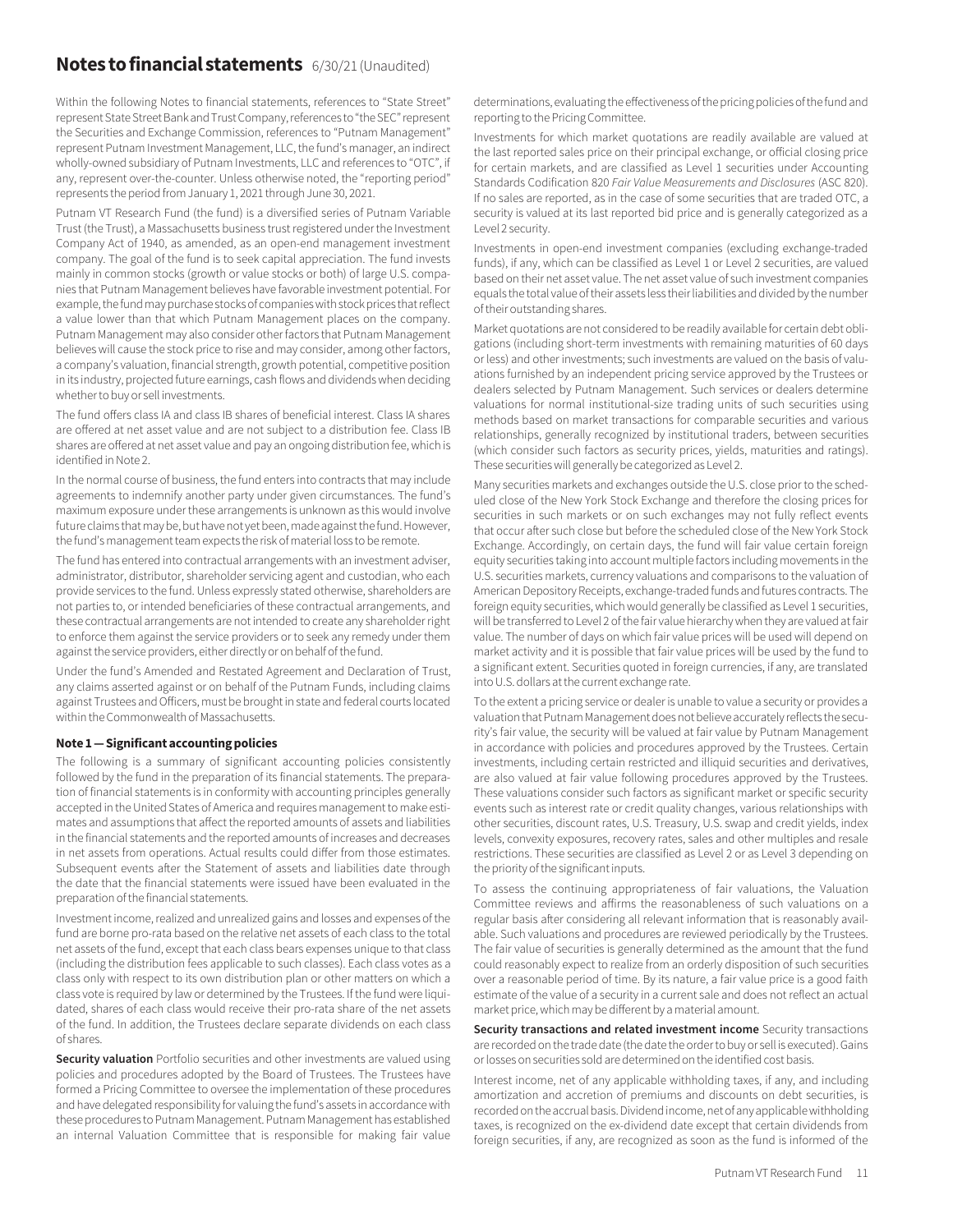ex-dividend date. Non-cash dividends, if any, are recorded at the fair value of the securities received. Dividends representing a return of capital or capital gains, if any, are reflected as a reduction of cost and/or as a realized gain.

Securities purchased or sold on a delayed delivery basis may be settled at a future date beyond customary settlement time; interest income is accrued based on the terms of the securities. Losses may arise due to changes in the fair value of the underlying securities or if the counterparty does not perform under the contract.

**Foreign currency translation** The accounting records of the fund are maintained in U.S. dollars. The fair value of foreign securities, currency holdings, and other assets and liabilities is recorded in the books and records of the fund after translation to U.S. dollars based on the exchange rates on that day. The cost of each security is determined using historical exchange rates. Income and withholding taxes are translated at prevailing exchange rates when earned or incurred. The fund does not isolate that portion of realized or unrealized gains or losses resulting from changes in the foreign exchange rate on investments from fluctuations arising from changes in the market prices of the securities. Such gains and losses are included with the net realized and unrealized gain or loss on investments. Net realized gains and losses on foreign currency transactions represent net realized exchange gains or losses on disposition of foreign currencies, currency gains and losses realized between the trade and settlement dates on securities transactions and the difference between the amount of investment income and foreign withholding taxes recorded on the fund's books and the U.S. dollar equivalent amounts actually received or paid. Net unrealized appreciation and depreciation of assets and liabilities in foreign currencies arise from changes in the value of assets and liabilities other than investments at the period end, resulting from changes in the exchange rate.

**Options contracts** The fund uses options contracts to hedge against changes in values of securities it owns, owned or expects to own.

The potential risk to the fund is that the change in value of options contracts may not correspond to the change in value of the hedged instruments. In addition, losses may arise from changes in the value of the underlying instruments if there is an illiquid secondary market for the contracts, if interest or exchange rates move unexpectedly or if the counterparty to the contract is unable to perform. Realized gains and losses on purchased options are included in realized gains and losses on investment securities. If a written call option is exercised, the premium originally received is recorded as an addition to sales proceeds. If a written put option is exercised, the premium originally received is recorded as a reduction to the cost of investments.

Exchange-traded options are valued at the last sale price or, if no sales are reported, the last bid price for purchased options and the last ask price for written options. OTC traded options are valued using prices supplied by dealers.

Options on swaps are similar to options on securities except that the premium paid or received is to buy or grant the right to enter into a previously agreed upon interest rate or credit default contract. Forward premium swap option contracts include premiums that have extended settlement dates. The delayed settlement of the premiums is factored into the daily valuation of the option contracts. In the case of interest rate cap and floor contracts, in return for a premium, ongoing payments between two parties are based on interest rates exceeding a specified rate, in the case of a cap contract, or falling below a specified rate in the case of a floor contract.

Written option contracts outstanding at period end, if any, are listed after the fund's portfolio**.**

**Futures contracts** The fund uses futures contracts to equitize cash.

The potential risk to the fund is that the change in value of futures contracts may not correspond to the change in value of the hedged instruments. In addition, losses may arise from changes in the value of the underlying instruments, if there is an illiquid secondary market for the contracts, if interest or exchange rates move unexpectedly or if the counterparty to the contract is unable to perform. With futures, there is minimal counterparty credit risk to the fund since futures are exchange traded and the exchange's clearinghouse, as counterparty to all exchange traded futures, guarantees the futures against default. Risks may exceed amounts recognized on the Statement of assets and liabilities. When the contract is closed, the fund records a realized gain or loss equal to the difference between the value of the contract at the time it was opened and the value at the time it was closed.

Futures contracts are valued at the quoted daily settlement prices established by the exchange on which they trade. The fund and the broker agree to exchange an amount of cash equal to the daily fluctuation in the value of the futures contract. Such receipts or payments are known as "variation margin."

Futures contracts outstanding at period end, if any, are listed after the fund's portfolio.

**Forward currency contracts** The fund buys and sells forward currency contracts, which are agreements between two parties to buy and sell currencies at a set price on a future date. These contracts are used to hedge foreign exchange risk.

The U.S. dollar value of forward currency contracts is determined using current forward currency exchange rates supplied by a quotation service. The fair value of the contract will fluctuate with changes in currency exchange rates. The contract is marked to market daily and the change in fair value is recorded as an unrealized gain or loss. The fund records a realized gain or loss equal to the difference between the value of the contract at the time it was opened and the value at the time it was closed when the contract matures or by delivery of the currency. The fund could be exposed to risk if the value of the currency changes unfavorably, if the counterparties to the contracts are unable to meet the terms of their contracts or if the fund is unable to enter into a closing position. Risks may exceed amounts recognized on the Statement of assets and liabilities.

Forward currency contracts outstanding at period end, if any, are listed after the fund's portfolio.

**Master agreements** The fund is a party to ISDA (International Swaps and Derivatives Association, Inc.) Master Agreements (Master Agreements) with certain counterparties that govern OTC derivative and foreign exchange contracts entered into from time to time. The Master Agreements may contain provisions regarding, among other things, the parties' general obligations, representations, agreements, collateral requirements, events of default and early termination. With respect to certain counterparties, in accordance with the terms of the Master Agreements, collateral pledged to the fund is held in a segregated account by the fund's custodian and, with respect to those amounts which can be sold or repledged, is presented in the fund's portfolio.

Collateral pledged by the fund is segregated by the fund's custodian and identified in the fund's portfolio. Collateral can be in the form of cash or debt securities issued by the U.S. Government or related agencies or other securities as agreed to by the fund and the applicable counterparty. Collateral requirements are determined based on the fund's net position with each counterparty.

Termination events applicable to the fund may occur upon a decline in the fund's net assets below a specified threshold over a certain period of time. Termination events applicable to counterparties may occur upon a decline in the counterparty's long-term and short-term credit ratings below a specified level. In each case, upon occurrence, the other party may elect to terminate early and cause settlement of all derivative and foreign exchange contracts outstanding, including the payment of any losses and costs resulting from such early termination, as reasonably determined by the terminating party. Any decision by one or more of the fund's counterparties to elect early termination could impact the fund's future derivative activity.

At the close of the reporting period, the fund had a net liability position of \$25,803 on open derivative contracts subject to the Master Agreements**.** There was no collateral pledged by the fund at period end for these agreements.

**Securities lending** The fund may lend securities, through its agent, to qualified borrowers in order to earn additional income. The loans are collateralized by cash in an amount at least equal to the fair value of the securities loaned. The fair value of securities loaned is determined daily and any additional required collateral is allocated to the fund on the next business day. The remaining maturities of the securities lending transactions are considered overnight and continuous. The risk of borrower default will be borne by the fund's agent; the fund will bear the risk of loss with respect to the investment of the cash collateral. Income from securities lending, net of expenses, is included in investment income on the Statement of operations. Cash collateral is invested in Putnam Cash Collateral Pool, LLC, a limited liability company managed by an affiliate of Putnam Management. Investments in Putnam Cash Collateral Pool, LLC are valued at its closing net asset value each business day. There are no management fees charged to Putnam Cash Collateral Pool, LLC. At the close of the reporting period, the fund received cash collateral of \$43,650 and the value of securities loaned amounted to \$42,822.

**Interfund lending** The fund, along with other Putnam funds, may participate in an interfund lending program pursuant to an exemptive order issued by the SEC. This program allows the fund to borrow from or lend to other Putnam funds that permit such transactions. Interfund lending transactions are subject to each fund's investment policies and borrowing and lending limits. Interest earned or paid on the interfund lending transaction will be based on the average of certain current market rates. During the reporting period, the fund did not utilize the program.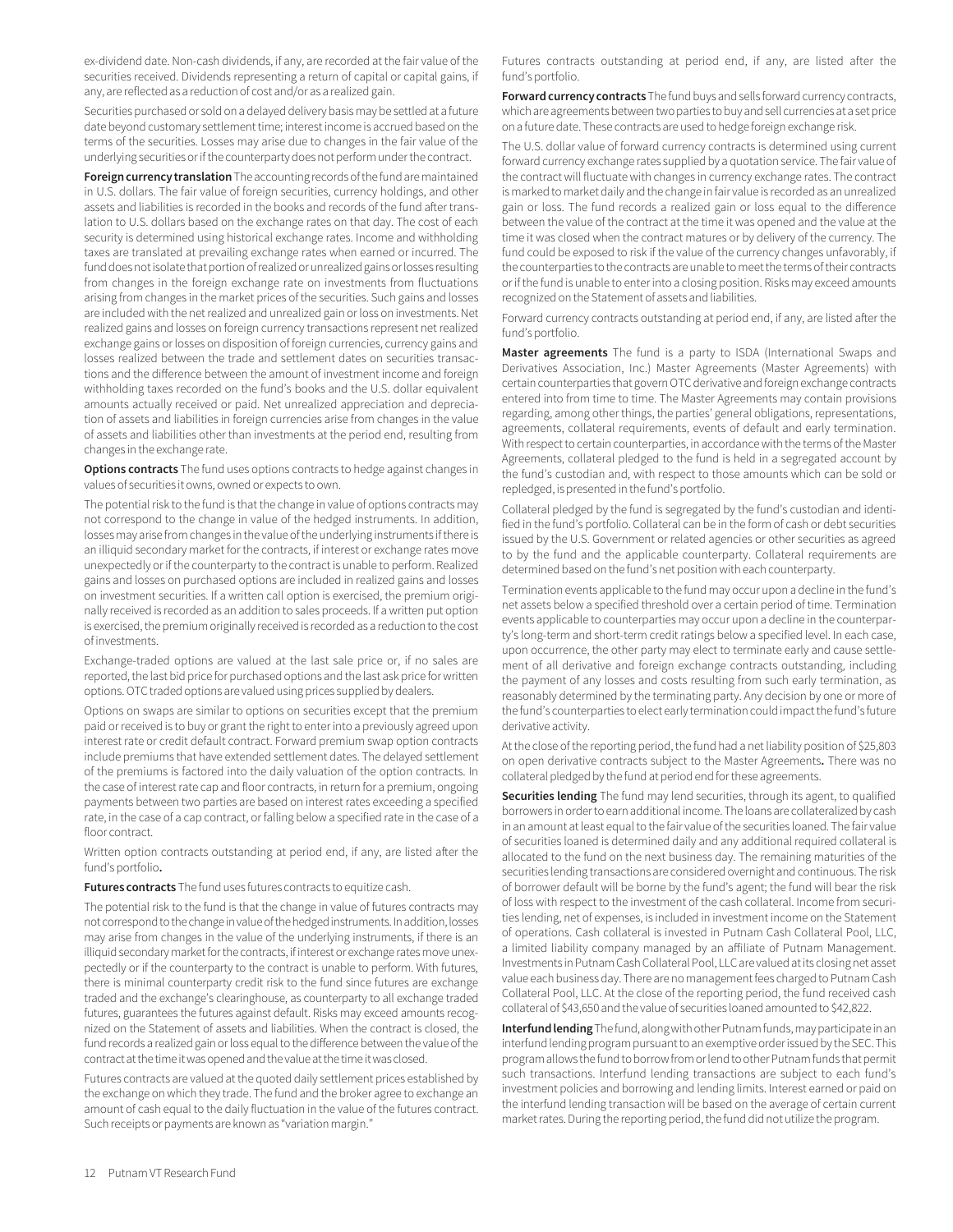**Lines of credit** The fund participates, along with other Putnam funds, in a \$317.5 million unsecured committed line of credit and a \$235.5 million unsecured uncommitted line of credit, both provided by State Street. Borrowings may be made for temporary or emergency purposes, including the funding of shareholder redemption requests and trade settlements. Interest is charged to the fund based on the fund's borrowing at a rate equal to 1.25% plus the higher of (1) the Federal Funds rate and (2) the Overnight Bank Funding Rate for the committed line of credit and 1.30% plus the higher of (1) the Federal Funds rate and (2) the Overnight Bank Funding Rate for the uncommitted line of credit. A closing fee equal to 0.04% of the committed line of credit and 0.04% of the uncommitted line of credit has been paid by the participating funds. In addition, a commitment fee of 0.21% per annum on any unutilized portion of the committed line of credit is allocated to the participating funds based on their relative net assets and paid quarterly. During the reporting period, the fund had no borrowings against these arrangements.

**Federal taxes** It is the policy of the fund to distribute all of its taxable income within the prescribed time period and otherwise comply with the provisions of the Internal Revenue Code of 1986, as amended (the Code), applicable to regulated investment companies.

The fund is subject to the provisions of Accounting Standards Codification 740 *Income Taxes* (ASC 740). ASC 740 sets forth a minimum threshold for financial statement recognition of the benefit of a tax position taken or expected to be taken in a tax return. The fund did not have a liability to record for any unrecognized tax benefits in the accompanying financial statements. No provision has been made for federal taxes on income, capital gains or unrealized appreciation on securities held nor for excise tax on income and capital gains. Each of the fund's federal tax returns for the prior three fiscal years remains subject to examination by the Internal Revenue Service.

The fund may also be subject to taxes imposed by governments of countries in which it invests. Such taxes are generally based on either income or gains earned or repatriated. The fund accrues and applies such taxes to net investment income, net realized gains and net unrealized gains as income and/or capital gains are earned. In some cases, the fund may be entitled to reclaim all or a portion of such taxes, and such reclaim amounts, if any, are reflected as an asset on the fund's books. In many cases, however, the fund may not receive such amounts for an extended period of time, depending on the country of investment

Tax cost of investments includes adjustments to net unrealized appreciation (depreciation) which may not necessarily be final tax cost basis adjustments, but closely approximate the tax basis unrealized gains and losses that may be realized and distributed to shareholders. The aggregate identified cost on a tax basis is \$45,918,718, resulting in gross unrealized appreciation and depreciation of \$18,387,901 and \$368,190, respectively, or net unrealized appreciation of \$18,019,711.

**Distributions to shareholders** Distributions to shareholders from net investment income are recorded by the fund on the ex-dividend date. Distributions from capital gains, if any, are recorded on the ex-dividend date and paid at least annually. The amount and character of income and gains to be distributed are determined in accordance with income tax regulations, which may differ from generally accepted accounting principles. Dividend sources are estimated at the time of declaration. Actual results may vary. Any non-taxable return of capital cannot be determined until final tax calculations are completed after the end of the fund's fiscal year. Reclassifications are made to the fund's capital accounts to reflect income and gains available for distribution (or available capital loss carryovers) under income tax regulations.

**Expenses of the Trust** Expenses directly charged or attributable to any fund will be paid from the assets of that fund. Generally, expenses of the Trust will be allocated among and charged to the assets of each fund on a basis that the Trustees deem fair and equitable, which may be based on the relative assets of each fund or the nature of the services performed and relative applicability to each fund.

**Beneficial interest** At the close of the reporting period, insurance companies or their separate accounts were record owners of all but a de minimis number of the shares of the fund. Approximately 33.7% of the fund is owned by accounts of one insurance company.

#### **Note 2 — Management fee, administrative services and other transactions**

The fund pays Putnam Management a management fee (based on the fund's average net assets and computed and paid monthly) at annual rates that may vary based on the average of the aggregate net assets of all open-end mutual funds sponsored by Putnam Management (excluding net assets of funds that are

invested in, or that are invested in by, other Putnam funds to the extent necessary to avoid "double counting" of those assets). Such annual rates may vary as follows:

| 0.710% | of the first \$5 billion,     |
|--------|-------------------------------|
| 0.660% | of the next \$5 billion.      |
| 0.610% | of the next \$10 billion,     |
| 0.560% | of the next \$10 billion,     |
| 0.510% | of the next \$50 billion,     |
| 0.490% | of the next \$50 billion,     |
| 0.480% | of the next \$100 billion and |
| 0.475% | of any excess thereafter.     |

For the reporting period, the management fee represented an effective rate (excluding the impact from any expense waivers in effect) of 0.268% of the fund's average net assets.

Putnam Management has contractually agreed, through April 30, 2023, to waive fees and/or reimburse the fund's expenses to the extent necessary to limit the cumulative expenses of the fund, exclusive of brokerage, interest, taxes, investment-related expenses, extraordinary expenses, acquired fund fees and expenses and payments under the fund's investor servicing contract, investment management contract and distribution plan, on a fiscal year-to-date basis to an annual rate of 0.20% of the fund's average net assets over such fiscal year-to-date period. During the reporting period, the fund's expenses were not reduced as a result of this limit.

Putnam Investments Limited (PIL), an affiliate of Putnam Management, is authorized by the Trustees to manage a separate portion of the assets of the fund as determined by Putnam Management from time to time. PIL did not manage any portion of the assets of the fund during the reporting period. If Putnam Management were to engage the services of PIL, Putnam Management would pay a quarterly sub-management fee to PIL for its services at an annual rate of 0.35% of the average net assets of the portion of the fund managed by PIL.

The Putnam Advisory Company, LLC (PAC), an affiliate of Putnam Management, is authorized by the Trustees to manage a separate portion of the assets of the fund, as designated from time to time by Putnam Management or PIL. PAC did not manage any portion of the assets of the fund during the reporting period. If Putnam Management or PIL were to engage the services of PAC, Putnam Management or PIL, as applicable, would pay a quarterly sub-advisory fee to PAC for its services at the annual rate of 0.35% of the average net assets of the portion of the fund's assets for which PAC is engaged as sub-adviser.

The fund reimburses Putnam Management an allocated amount for the compensation and related expenses of certain officers of the fund and their staff who provide administrative services to the fund. The aggregate amount of all such reimbursements is determined annually by the Trustees.

Custodial functions for the fund's assets are provided by State Street. Custody fees are based on the fund's asset level, the number of its security holdings and transaction volumes.

Putnam Investor Services, Inc., an affiliate of Putnam Management, provides investor servicing agent functions to the fund. Putnam Investor Services, Inc. was paid a monthly fee for investor servicing at an annual rate of 0.07% of the fund's average daily net assets. During the reporting period, the expenses for each class of shares related to investor servicing fees were as follows:

| Class IA | \$8,500  |
|----------|----------|
| Class IB | 11.632   |
| Total    | \$20,132 |

The fund has entered into expense offset arrangements with Putnam Investor Services, Inc. and State Street whereby Putnam Investor Services, Inc.'s and State Street's fees are reduced by credits allowed on cash balances. For the reporting period, the fund's expenses were reduced by \$3 under the expense offset arrangements.

Each Independent Trustee of the fund receives an annual Trustee fee, of which \$38, as a quarterly retainer, has been allocated to the fund, and an additional fee for each Trustees meeting attended. Trustees also are reimbursed for expenses they incur relating to their services as Trustees.

The fund has adopted a Trustee Fee Deferral Plan (the Deferral Plan) which allows the Trustees to defer the receipt of all or a portion of Trustees fees payable on or after July 1, 1995. The deferred fees remain invested in certain Putnam funds until distribution in accordance with the Deferral Plan.

The fund has adopted an unfunded noncontributory defined benefit pension plan (the Pension Plan) covering all Trustees of the fund who have served as a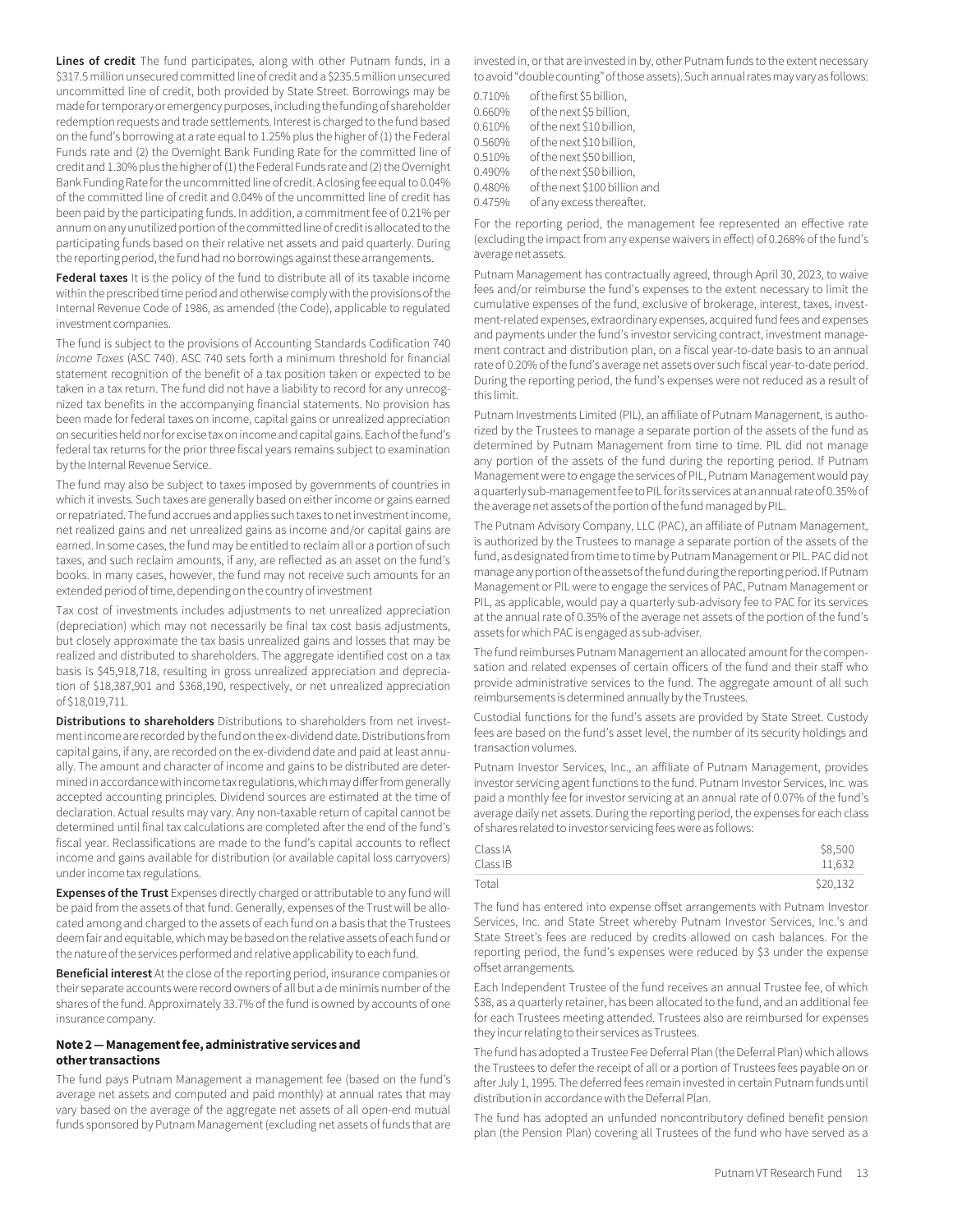Trustee for at least five years and were first elected prior to 2004. Benefits under the Pension Plan are equal to 50% of the Trustee's average annual attendance and retainer fees for the three years ended December 31, 2005. The retirement benefit is payable during a Trustee's lifetime, beginning the year following retirement, for the number of years of service through December 31, 2006. Pension expense for the fund is included in Trustee compensation and expenses in the Statement of operations. Accrued pension liability is included in Payable for Trustee compensation and expenses in the Statement of assets and liabilities. The Trustees have terminated the Pension Plan with respect to any Trustee first elected after 2003.

The fund has adopted a distribution plan (the Plan) with respect to its class IB shares pursuant to Rule 12b–1 under the Investment Company Act of 1940. The purpose of the Plan is to compensate Putnam Retail Management Limited Partnership, an indirect wholly-owned subsidiary of Putnam Investments, LLC, for services provided and expenses incurred in distributing shares of the fund. The Plan provides for payment by the fund to Putnam Retail Management Limited Partnership at an annual rate of up to 0.35% of the average net assets attributable to the fund's class IB shares. The Trustees have approved payment by the fund at an annual rate of 0.25% of the average net assets attributable to the fund's class IB shares. The expenses related to distribution fees during the reporting period are included in Distribution fees in the Statement of operations.

#### **Note 3 — Purchases and sales of securities**

During the reporting period, the cost of purchases and the proceeds from sales, excluding short-term investments, were as follows:

|                                           | Cost of<br>purchases | Proceeds<br>from sales |
|-------------------------------------------|----------------------|------------------------|
| Investments in securities<br>(Long-term)  | \$17,365,132         | \$14,141,399           |
| U.S. government securities<br>(Long-term) |                      |                        |
| Total                                     | \$17,365,132         | \$14,141,399           |

The fund may purchase or sell investments from or to other Putnam funds in the ordinary course of business, which can reduce the fund's transaction costs, at prices determined in accordance with SEC requirements and policies approved by the Trustees. During the reporting period, purchases or sales of long-term securities from or to other Putnam funds, if any, did not represent more than 5% of the fund's total cost of purchases and/or total proceeds from sales.

#### **Note 4 — Capital shares**

At the close of the reporting period, there were an unlimited number of shares of beneficial interest authorized. Subscriptions and redemptions are presented at the omnibus level. Transactions in capital shares were as follows:

|                                                                   |                          | <b>Class IA shares</b> |                     |             | Class IB shares |                          |                     |             |  |
|-------------------------------------------------------------------|--------------------------|------------------------|---------------------|-------------|-----------------|--------------------------|---------------------|-------------|--|
|                                                                   | Six months ended 6/30/21 |                        | Year ended 12/31/20 |             |                 | Six months ended 6/30/21 | Year ended 12/31/20 |             |  |
|                                                                   | <b>Shares</b>            | Amount                 | <b>Shares</b>       | Amount      | <b>Shares</b>   | Amount                   | <b>Shares</b>       | Amount      |  |
| Shares sold                                                       | 24.957                   | \$792.221              | 39,218              | \$1,065,478 | 257,309         | \$8,101,366              | 109,500             | \$2,954,668 |  |
| Shares issued in connection with<br>reinvestment of distributions | 60,886                   | 1,819,885              | 114,700             | 2,408,707   | 80,386          | 2,393,898                | 141,321             | 2,960,686   |  |
|                                                                   | 85,843                   | 2,612,106              | 153,918             | 3,474,185   | 337,695         | 10,495,264               | 250,821             | 5,915,354   |  |
| Shares repurchased                                                | (59, 635)                | (1,888,648)            | (106, 148)          | (2,892,212) | (93,037)        | (2,925,424)              | (194, 376)          | (5,332,038) |  |
| Net increase                                                      | 26,208                   | \$723,458              | 47,770              | \$581,973   | 244,658         | \$7,569,840              | 56,445              | \$583,316   |  |

#### **Note 5 — Affiliated transactions**

Transactions during the reporting period with any company which is under common ownership or control were as follows:

| Name of affiliate                      | Fair value as of<br>12/31/20 | Purchase cost | Sale proceeds | Investment income | Shares outstanding<br>and fair value as of<br>6/30/21 |
|----------------------------------------|------------------------------|---------------|---------------|-------------------|-------------------------------------------------------|
| Short-term investments                 |                              |               |               |                   |                                                       |
| Putnam Cash Collateral Pool, LLC*      | \$205,775                    | \$3,841,570   | \$4,003,695   | \$271             | \$43,650                                              |
| Putnam Short Term Investment<br>Fund** | 56.330                       | 6.137.996     | 3,934,843     | 951               | 2,259,483                                             |
| <b>Total Short-term investments</b>    | \$262,105                    | \$9,979,566   | \$7,938,538   | \$1,222           | \$2,303,133                                           |

\*No management fees are charged to Putnam Cash Collateral Pool, LLC (Note 1). Investment income shown is included in securities lending income on the Statement of operations. There were no realized or unrealized gains or losses during the period.

 \*\*Management fees charged to Putnam Short Term Investment Fund have been waived by Putnam Management. There were no realized or unrealized gains or losses during the period.

#### **Note 6 — Market, credit and other risks**

In the normal course of business, the fund trades financial instruments and enters into financial transactions where risk of potential loss exists due to changes in the market (market risk) or failure of the contracting party to the transaction to perform (credit risk). The fund may be exposed to additional credit risk that an institution or other entity with which the fund has unsettled or open transactions will default.Investments in foreign securities involve certain risks, including those related to economic instability, unfavorable political developments, and currency fluctuations.

Beginning in January 2020, global financial markets have experienced, and may continue to experience, significant volatility resulting from the spread of a virus known as Covid–19. The outbreak of Covid–19 has resulted in travel and border restrictions, quarantines, supply chain disruptions, lower consumer demand, and general market uncertainty. The effects of Covid–19 have adversely affected, and may continue to adversely affect, the global economy, the economies of certain nations, and individual issuers, all of which may negatively impact the fund's performance.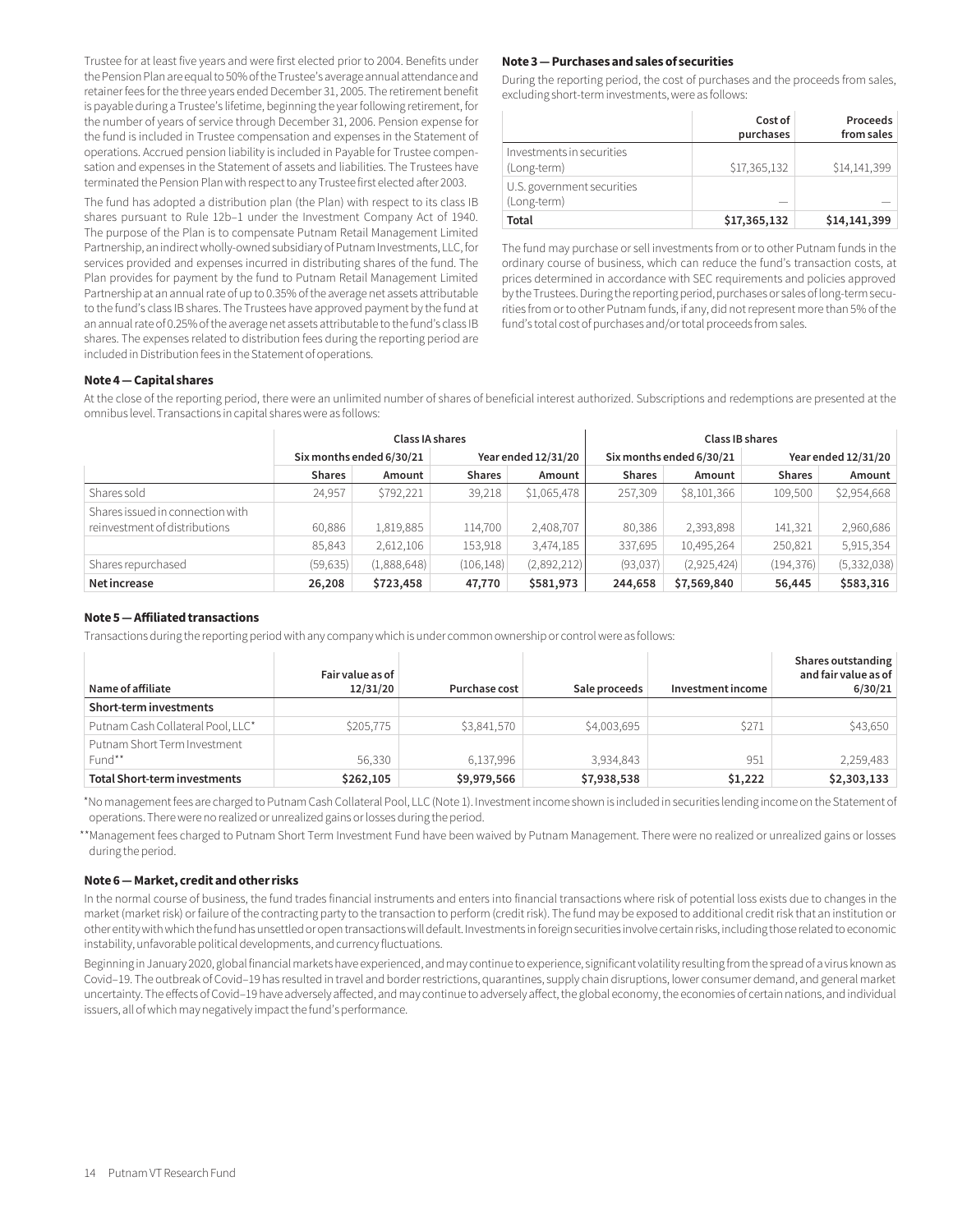#### **Note 7 — Summary of derivative activity**

The volume of activity for the reporting period for any derivative type that was held during the period is listed below and was based on an average of the holdings at the end of each fiscal quarter:

| Purchased equity option contracts (contract amount) |             |
|-----------------------------------------------------|-------------|
| Written equity option contracts (contract amount)   |             |
| Futures contracts (number of contracts)             |             |
| Forward currency contracts (contract amount)        | \$6,400,000 |

\*For the reporting period, there were no holdings at the end of each fiscal quarter and the transactions were considered minimal.

The following is a summary of the fair value of derivative instruments as of the close of the reporting period:

#### **Fair value of derivative instruments as of the close of the reporting period**

|                                                                       | Asset derivatives                                         |                   | Liability derivatives                           |                   |  |  |
|-----------------------------------------------------------------------|-----------------------------------------------------------|-------------------|-------------------------------------------------|-------------------|--|--|
| Derivatives not accounted for as hedging<br>instruments under ASC 815 | Statement of assets and<br>liabilities location           | <b>Fair value</b> | Statement of assets and<br>liabilities location | <b>Fair value</b> |  |  |
| Foreign exchange contracts                                            | Receivables                                               | \$104,455         | Pavables                                        | \$46,727          |  |  |
| Equity contracts                                                      | Receivables, Net<br>assets - Unreal-<br>ized appreciation | $19.090*$         | Payables                                        |                   |  |  |
|                                                                       |                                                           |                   |                                                 |                   |  |  |
| Total                                                                 |                                                           | \$123,545         |                                                 | \$46,727          |  |  |

\* Includes cumulative appreciation/depreciation of futures contracts as reported in the fund's portfolio. Only current day's variation margin is reported within the Statement of assets and liabilities.

The following is a summary of realized and change in unrealized gains or losses of derivative instruments in the Statement of operations for the reporting period (Note 1):

#### **Amount of realized gain or (loss) on derivatives recognized in net gain or (loss) on investments**

| Derivatives not accounted for as hedging<br>instruments under ASC 815 | <b>Options</b> | <b>Futures</b>           | <b>Forward currency</b><br>contracts | Total        |
|-----------------------------------------------------------------------|----------------|--------------------------|--------------------------------------|--------------|
| Foreign exchange contracts                                            | `—             | $\overline{\phantom{a}}$ | S(71, 417)                           | \$ (71, 417) |
| Equity contracts                                                      | (4, 119)       | 131.047                  | $\overline{\phantom{a}}$             | \$126,928    |
| <b>Total</b>                                                          | \$(4,119)      | \$131,047                | \$(71, 417)                          | \$55,511     |

#### **Change in unrealized appreciation or (depreciation) on derivatives recognized in net gain or (loss) on investments**

| Derivatives not accounted for as hedging<br>instruments under ASC 815 | Futures  | <b>Forward currency contracts</b> | Total     |
|-----------------------------------------------------------------------|----------|-----------------------------------|-----------|
| Foreign exchange contracts                                            | $\sim$   | \$86,690                          | \$86,690  |
| Equity contracts                                                      | 14.882   | $\overline{\phantom{a}}$          | \$14,882  |
| Total                                                                 | \$14,882 | \$86,690                          | \$101,572 |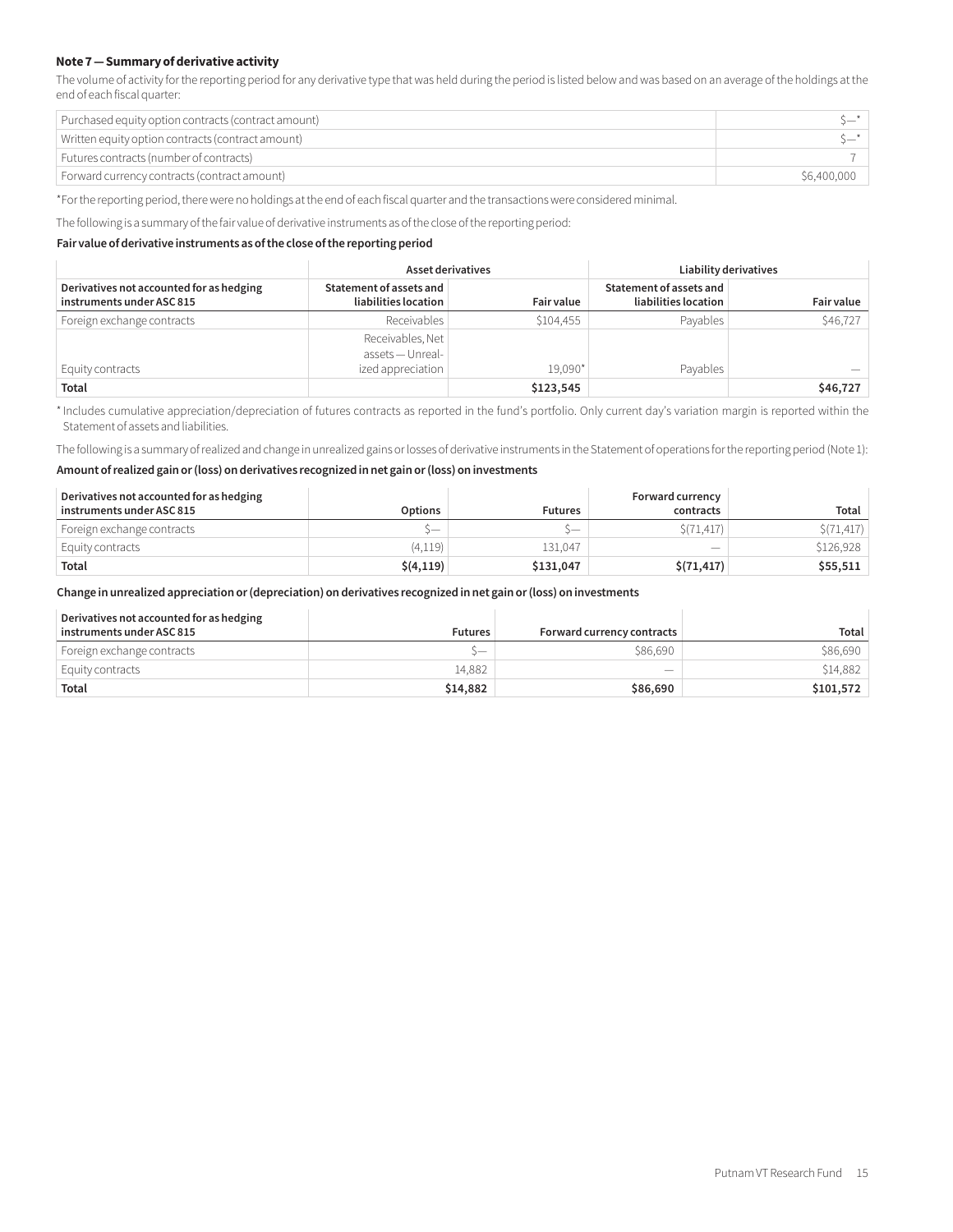#### **Note 8 — Offsetting of financial and derivative assets and liabilities**

The following table summarizes any derivatives, repurchase agreements and reverse repurchase agreements, at the end of the reporting period, that are subject to an enforceable master netting agreement or similar agreement. For securities lending transactions or borrowing transactions associated with securities sold short, if any, see Note 1. For financial reporting purposes, the fund does not offset financial assets and financial liabilities that are subject to the master netting agreements in the Statement of assets and liabilities.

|                                         |                          | $\cup$    |           |                                 |                                |                                     |
|-----------------------------------------|--------------------------|-----------|-----------|---------------------------------|--------------------------------|-------------------------------------|
|                                         |                          |           |           |                                 |                                |                                     |
|                                         |                          |           |           |                                 |                                |                                     |
|                                         |                          |           |           |                                 | Goldman Sachs<br>International | HSBC Bank USA,<br>National Associat |
|                                         | Bank<br>N.A.             |           |           | Ë                               |                                |                                     |
| Assets:                                 |                          |           |           |                                 |                                |                                     |
| Futures contracts <sup>§</sup>          | $\zeta-$                 | $\zeta$ — | \$1,959   | $\zeta$ —                       | $\zeta$ —                      | $\zeta-$                            |
| Forward currency contracts#             | 2,937                    | 40,955    | $\sim$    | 7,468                           | 22,795                         | 3,277                               |
| <b>Total Assets</b>                     | \$2,937                  | \$40,955  | \$1,959   | \$7,468                         | \$22,795                       | \$3,277                             |
| Liabilities:                            |                          |           |           |                                 |                                |                                     |
| Futures contracts <sup>§</sup>          | $\overline{\phantom{m}}$ | $\sim$    | $\sim$    | $\hspace{0.1mm}-\hspace{0.1mm}$ | $\overline{\phantom{a}}$       | $\hspace{0.1mm}-\hspace{0.1mm}$     |
| Forward currency contracts <sup>#</sup> | 1,954                    | $\sim$    | $\sim$    | 9,347                           | $\overline{\phantom{a}}$       | 5,295                               |
| <b>Total Liabilities</b>                | \$1,954                  | $$ -$     | $s-$      | \$9,347                         | $$ -$                          | \$5,295                             |
| <b>Total Financial and Derivative</b>   |                          |           |           |                                 |                                |                                     |
| <b>Net Assets</b>                       | \$983                    | \$40,955  | \$1,959   | \$(1,879)                       | \$22,795                       | \$(2,018)                           |
| Total collateral received               |                          |           |           |                                 |                                |                                     |
| (pledged) <sup>†##</sup>                | $s-$                     | $S-$      | $\zeta-$  | $\zeta-$                        | $s-$                           | $\zeta-$                            |
| Net amount                              | \$983                    | \$40,955  | \$1,959   | \$(1,879)                       | \$22,795                       | $\zeta(2,018)$                      |
| Controlled collateral received          |                          |           |           |                                 |                                |                                     |
| (including TBA commitments)**           | $\zeta-$                 | $\zeta-$  | $\zeta$ — | $S-$                            | $\zeta$ —                      | $\zeta-$                            |
| Uncontrolled collateral received        | $s-$                     | $S-$      | $S-$      | $S-$                            | $s-$                           | $S-$                                |
| Collateral (pledged) (including         |                          |           |           |                                 |                                |                                     |
| TBA commitments)**                      | $\zeta$ —                | $s-$      | $S-$      | $\zeta-$                        | $\zeta$ —                      | $s-$                                |

\*\* Included with Investments in securities on the Statement of assets and liabilities.

†Additional collateral may be required from certain brokers based on individual agreements.

#Covered by master netting agreement (Note 1).

##Any over-collateralization of total financial and derivative net assets is not shown. Collateral may include amounts related to unsettled agreements.

§ Includes current day's variation margin only as reported on the Statement of assets and liabilities, which is not collateralized. Cumulative appreciation/(depreciation) for futures contracts is represented in the tables listed after the fund's portfolio. Collateral pledged for initial margin on futures contracts, which is not included in the table above, amounted to \$94,000.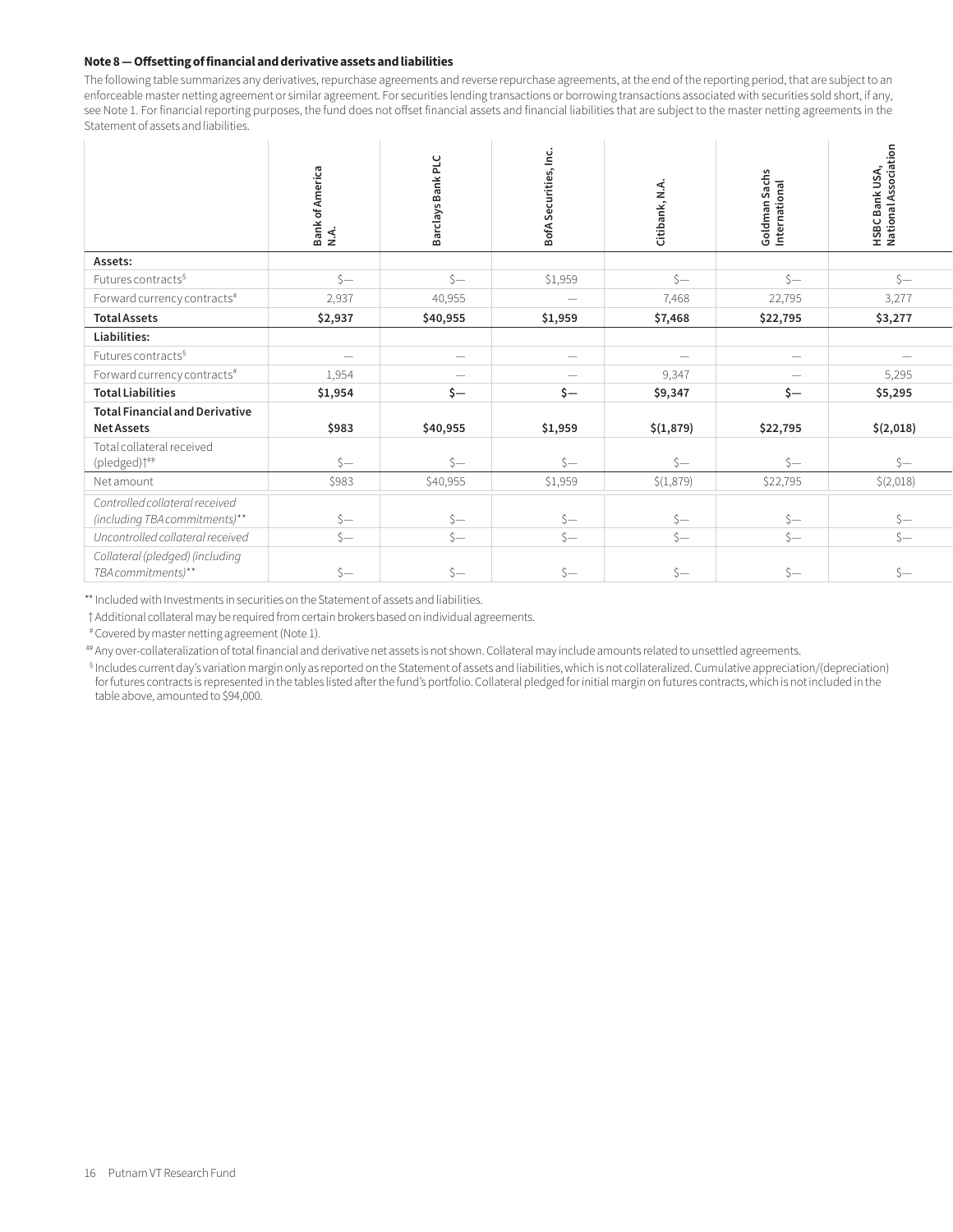| Chase<br>JPMorgan<br>Bank N.A. | Morgan Stanley &<br>Co. International<br>PLC | S,<br>NatWe<br>PLC       | <b>State Street Bank</b><br>and Trust Co. | ୁ<br>S<br>Ŝ                     | ğυ<br>WestP<br>Corp. | Total                    |
|--------------------------------|----------------------------------------------|--------------------------|-------------------------------------------|---------------------------------|----------------------|--------------------------|
|                                |                                              |                          |                                           |                                 |                      |                          |
| $\zeta-$                       | $S-$                                         | $S-$                     | $S-$                                      | $S-$                            | $S-$                 | \$1,959                  |
| $\hspace{0.1mm}$               | 4,631                                        | 4,544                    | 2,252                                     | 2,944                           | 12,652               | 104,455                  |
| $\zeta-$                       | \$4,631                                      | \$4,544                  | \$2,252                                   | \$2,944                         | \$12,652             | \$106,414                |
|                                |                                              |                          |                                           |                                 |                      |                          |
| $\overline{\phantom{a}}$       | $\sim$                                       | $\overline{\phantom{a}}$ | $\sim$                                    | $\hspace{0.1mm}-\hspace{0.1mm}$ | $\hspace{0.1mm}$     | $\overline{\phantom{a}}$ |
| 10,974                         | $\sim$                                       | $\overline{\phantom{a}}$ | 7,454                                     | 8,674                           | 3,029                | 46,727                   |
| \$10,974                       | $s-$                                         | $\zeta-$                 | \$7,454                                   | \$8,674                         | \$3,029              | \$46,727                 |
| \$(10, 974)                    | \$4,631                                      | \$4,544                  | \$(5,202)                                 | \$(5,730)                       | \$9,623              | \$59,687                 |
| $\zeta-$                       | $S-$                                         | $\zeta-$                 | $S-$                                      | $S-$                            | $S-$                 |                          |
| \$(10,974)                     | \$4,631                                      | \$4,544                  | $\zeta(5,202)$                            | \$(5,730)                       | \$9,623              |                          |
| $S-$                           | $S-$                                         | $\zeta-$                 | $S-$                                      | $s-$                            | $S-$                 | $\zeta$ —                |
| $S-$                           | $S-$                                         | $S-$                     | $S-$                                      | $S-$                            | $S-$                 | $s-$                     |
| $\zeta-$                       | $S-$                                         | $s-$                     | $S-$                                      | $s-$                            | $\zeta-$             | $\zeta-$                 |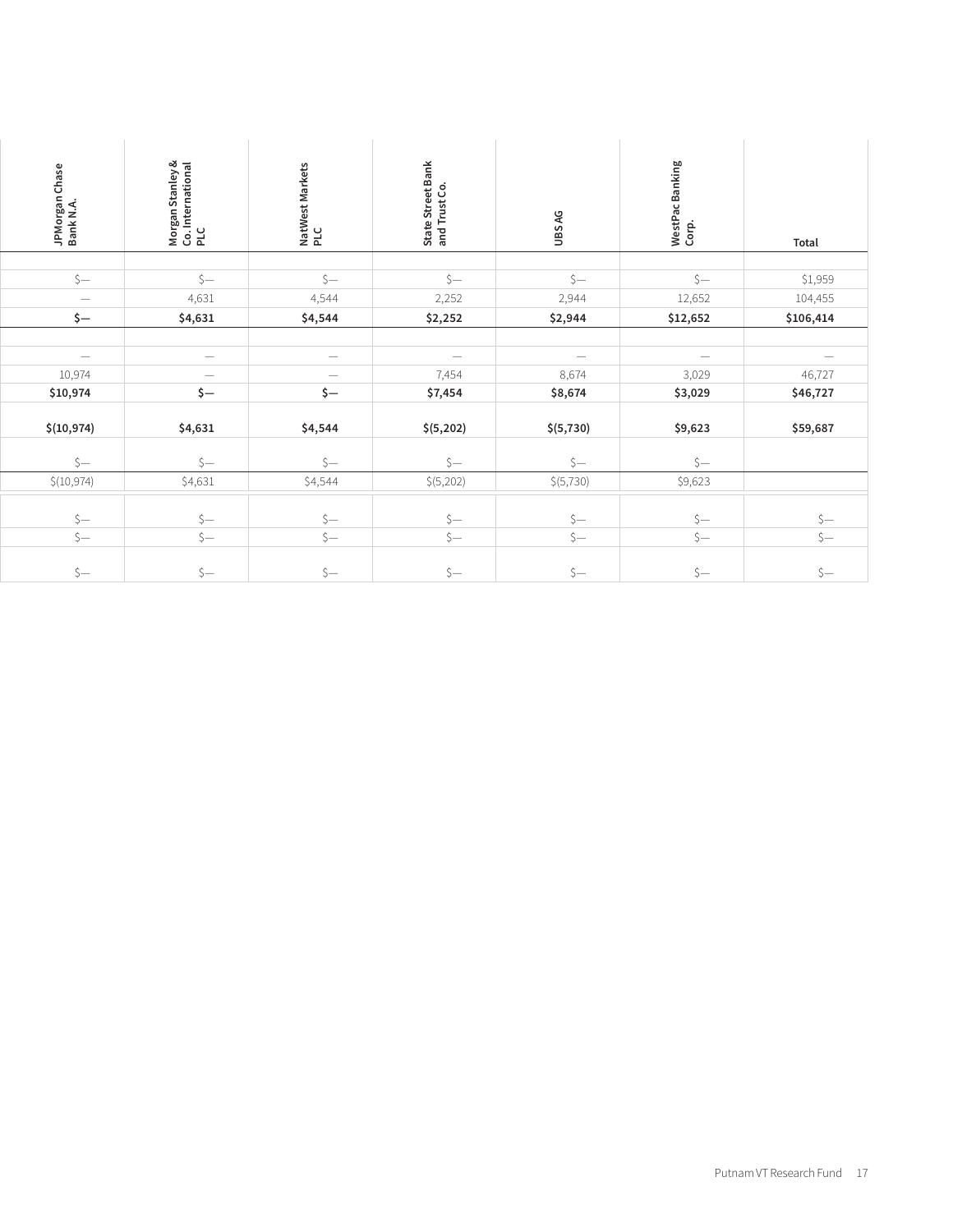# **Trustee approval of management contract**

#### **General conclusions**

The Board of Trustees of The Putnam Funds oversees the management of each fund and, as required by law, determines annually whether to approve the continuance of your fund's management contract with Putnam Investment Management, LLC ("Putnam Management"), the sub-management contract with respect to your fund between Putnam Management and its affiliate, Putnam Investments Limited ("PIL"), and the sub-advisory contract among Putnam Management, PIL, and another affiliate, The Putnam Advisory Company ("PAC"). The Board, with the assistance of its Contract Committee, requests and evaluates all information it deems reasonably necessary under the circumstances in connection with its annual contract review. The Contract Committee consists solely of Trustees who are not "interested persons" (as this term is defined in the Investment Company Act of 1940, as amended (the "1940 Act")) of The Putnam Funds ("Independent Trustees").

At the outset of the review process, members of the Board's independent staff and independent legal counsel considered any possible changes to the annual contract review materials furnished to the Contract Committee during the course of the previous year's review and, as applicable, identified those changes to Putnam Management. Following these discussions and in consultation with the Contract Committee, the Independent Trustees' independent legal counsel requested that Putnam Management and its affiliates furnish specified information, together with any additional information that Putnam Management considered relevant, to the Contract Committee. Over the course of several months ending in June 2021, the Contract Committee met on a number of occasions with representatives of Putnam Management, and separately in executive session, to consider the information that Putnam Management provided. Throughout this process, the Contract Committee was assisted by the members of the Board's independent staff and by independent legal counsel for The Putnam Funds and the Independent Trustees.

In May 2021, the Contract Committee met in executive session to discuss and consider its recommendations with respect to the continuance of the contracts. At the Trustees' June 2021 meeting, the Contract Committee met in executive session with the other Independent Trustees to review a summary of the key financial, performance and other data that the Contract Committee considered in the course of its review. The Contract Committee then presented its written report, which summarized the key factors that the Committee had considered and set forth its recommendations. The Contract Committee recommended, and the Independent Trustees approved, the continuance of your fund's management, submanagement and sub-advisory contracts, effective July 1, 2021. (Because PIL and PAC are affiliates of Putnam Management and Putnam Management remains fully responsible for all services provided by PIL and PAC, the Trustees have not attempted to evaluate PIL or PAC as separate entities, and all subsequent references to Putnam Management below should be deemed to include reference to PIL and PAC as necessary or appropriate in the context.)

The Independent Trustees' approval was based on the following conclusions:

• That the fee schedule in effect for your fund represented reasonable compensation in light of the nature and quality of the services being provided to the fund, the fees paid by competitive funds, the costs incurred by Putnam Management in providing services to the fund, and the application of certain reductions and waivers noted below; and

• That the fee schedule in effect for your fund represented an appropriate sharing between fund shareholders and Putnam Management of any economies of scale as may exist in the management of the fund at current asset levels.

These conclusions were based on a comprehensive consideration of all information provided to the Trustees and were not the result of any single factor. Some of the factors that figured particularly in the Trustees' deliberations and how the Trustees considered these factors are described below, although individual Trustees may have evaluated the information presented differently, giving different weights to various factors. It is also important to recognize that the management arrangements for your fund and the other Putnam funds are the result of many years of review and discussion between the Independent Trustees and Putnam Management, that some aspects of the arrangements may receive greater scrutiny in some years than others, and that the Trustees' conclusions may be based, in part, on their consideration of fee arrangements in previous years. For example, with certain exceptions primarily involving newly launched or repositioned funds, the current fee arrangements under the vast majority of the funds' management contracts were first implemented at the beginning of 2010 following extensive review by the Contract Committee and discussions with representatives of Putnam Management, as well as approval by shareholders.

#### **Management fee schedules and total expenses**

The Trustees reviewed the management fee schedules in effect for all Putnam funds, including fee levels and breakpoints. Under its management contract, your fund has the benefit of breakpoints in its management fee schedule that provide shareholders with reduced fee levels as assets under management in the Putnam family of funds increase. The Trustees also reviewed the total expenses of each Putnam fund, recognizing that in most cases management fees represented the major, but not the sole, determinant of total costs to fund shareholders. (Two funds have implemented so-called "all-in" management fees covering substantially all routine fund operating costs.)

In reviewing fees and expenses, the Trustees generally focus their attention on material changes in circumstances — for example, changes in assets under management, changes in a fund's investment strategy, changes in Putnam Management's operating costs or profitability, or changes in competitive practices in the mutual fund industry — that suggest that consideration of fee changes might be warranted. The Trustees concluded that the circumstances did not indicate that changes to the management fee schedule for your fund would be appropriate at this time.

As in the past, the Trustees also focused on the competitiveness of each fund's total expense ratio. In order to support the effort to have fund expenses meet competitive standards, the Trustees and Putnam Management and the funds' investor servicing agent, Putnam Investor Services, Inc. ("PSERV"), have implemented expense limitations that were in effect during your fund's fiscal year ending in 2020. These expense limitations were: (i) a contractual expense limitation applicable to specified openend funds, including your fund, of 25 basis points on investor servicing fees and expenses and (ii) a contractual expense limitation applicable to specified open-end funds, including your fund, of 20 basis points on so-called "other expenses" (i.e., all expenses exclusive of management fees, distribution fees, investor servicing fees, investment-related expenses, interest, taxes, brokerage commissions, acquired fund fees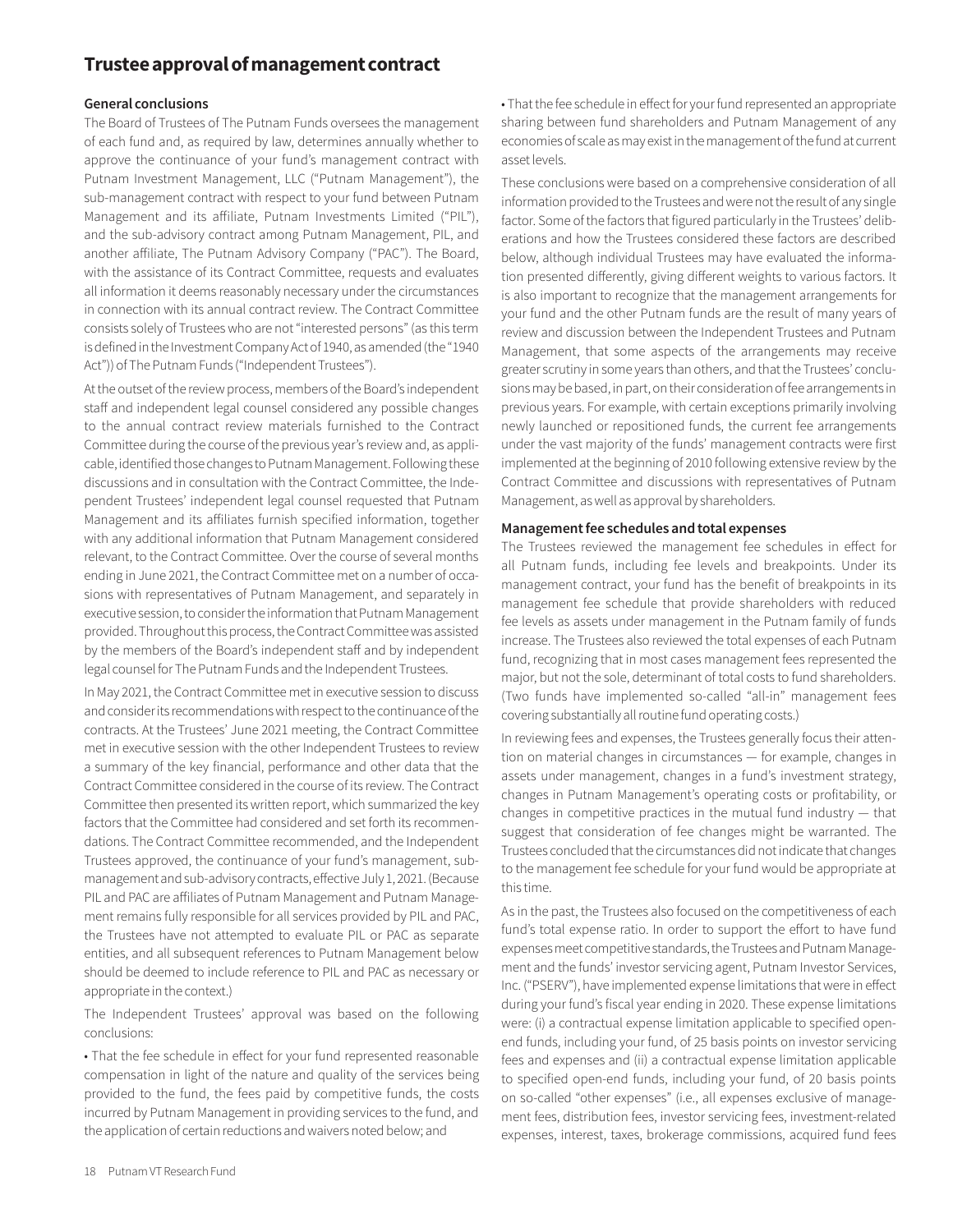and expenses and extraordinary expenses). These expense limitations attempt to maintain competitive expense levels for the funds. Most funds had sufficiently low expenses that these expense limitations were not operative during their fiscal years ending in 2020. However, in the case of your fund, the second expense limitation applied during its fiscal year ending in 2020. Putnam Management and PSERV have agreed to maintain these expense limitations until at least April 30, 2023. The support of Putnam Management and PSERV for these expense limitation arrangements was an important factor in the Trustees' decision to approve the continuance of your fund's management, sub-management and sub-advisory contracts.

The Trustees reviewed comparative fee and expense information for a custom group of competitive funds selected by Broadridge Financial Solutions, Inc. ("Broadridge"). This comparative information included your fund's percentile ranking for effective management fees and total expenses (excluding any applicable 12b-1 fees), which provides a general indication of your fund's relative standing. In the custom peer group, your fund ranked in the second quintile in effective management fees (determined for your fund and the other funds in the custom peer group based on fund asset size and the applicable contractual management fee schedule) and in the third quintile in total expenses (excluding any applicable 12b-1 fees) as of December 31, 2020. The first quintile represents the least expensive funds and the fifth quintile the most expensive funds. The fee and expense data reported by Broadridge as of December 31, 2020 reflected the most recent fiscal year-end data available in Broadridge's database at that time.

In connection with their review of fund management fees and total expenses, the Trustees also reviewed the costs of the services provided and the profits realized by Putnam Management and its affiliates from their contractual relationships with the funds. This information included trends in revenues, expenses and profitability of Putnam Management and its affiliates relating to the investment management, investor servicing and distribution services provided to the funds. In this regard, the Trustees also reviewed an analysis of the revenues, expenses and profitability of Putnam Management and its affiliates, allocated on a fund-by-fund basis, with respect to the funds' management, distribution, and investor servicing contracts. For each fund, the analysis presented information about revenues, expenses and profitability for each of the agreements separately and for the agreements taken together on a combined basis. The Trustees concluded that, at current asset levels, the fee schedules in place for the Putnam funds, including the fee schedule for your fund, represented reasonable compensation for the services being provided and represented an appropriate sharing between fund shareholders and Putnam Management of any economies of scale as may exist in the management of the Putnam funds at that time.

The information examined by the Trustees in connection with their annual contract review for the Putnam funds included information regarding services provided and fees charged by Putnam Management and its affiliates to other clients, including defined benefit pension and profit-sharing plans, sub-advised mutual funds, private funds sponsored by affiliates of Putnam Management, model-only separately managed accounts and Putnam Management's newly launched exchange-traded funds. This information included, in cases where a product's investment strategy corresponds with a fund's strategy, comparisons of those fees with fees charged to the Putnam funds, as well as an assessment of the differences in the services provided to these clients as compared to the services provided to the Putnam funds. The Trustees observed that the differences in fee rates between these clients and the Putnam funds are by no means uniform when examined by individual asset sectors, suggesting that differences in the pricing of investment management services to these types of clients may reflect, among other things, historical competitive forces operating in separate marketplaces. The Trustees considered the fact that in many cases fee rates across different asset classes are higher on average for mutual funds than for other clients, and the Trustees also considered the differences between the services that Putnam Management provides to the Putnam funds and those that it provides to its other clients. The Trustees did not rely on these comparisons to any significant extent in concluding that the management fees paid by your fund are reasonable.

#### **Investment performance**

The quality of the investment process provided by Putnam Management represented a major factor in the Trustees' evaluation of the quality of services provided by Putnam Management under your fund's management contract. The Trustees were assisted in their review of Putnam Management's investment process and performance by the work of the investment oversight committees of the Trustees and the full Board of Trustees, which meet on a regular basis with individual portfolio managers and with senior management of Putnam Management's Investment Division throughout the year. The Trustees concluded that Putnam Management generally provides a high-quality investment process — based on the experience and skills of the individuals assigned to the management of fund portfolios, the resources made available to them, and in general Putnam Management's ability to attract and retain high-quality personnel — but also recognized that this does not guarantee favorable investment results for every fund in every time period.

The Trustees considered that, in the aggregate, The Putnam Funds generally performed well in 2020, which Putnam Management characterized as a challenging year with significant volatility and varied market dynamics. On an asset-weighted basis, the Putnam funds ranked in the second quartile of their peers as determined by Lipper Inc. ("Lipper") for the year ended December 31, 2020 and, on an asset-weighted-basis, delivered a gross return that was 2.3% ahead of their benchmarks in 2020. In addition to the performance of the individual Putnam funds, the Trustees considered, as they had in prior years, the performance of The Putnam Fund complex versus competitor fund complexes. In this regard, the Trustees observed that The Putnam Funds' relative performance, as reported in the Barron's/Lipper Fund Families survey, continued to be exceptionally strong over the long term, with The Putnam Funds ranking as the 3rd best performing mutual fund complex out of 44 complexes for the ten-year period, with 2020 marking the fourth consecutive year that The Putnam Funds have ranked in the top ten fund complexes for the ten-year period. The Trustees noted that The Putnam Funds' performance was solid over the one- and five-year periods, with The Putnam Funds ranking 22nd out of 53 complexes and 14th out of 50 complexes, respectively. In addition to the Barron's/Lipper Fund Families Survey, the Trustees also considered the funds' ratings assigned by Morningstar Inc., noting that 26 of the funds were four- or five-star rated at the end of 2020 (representing an increase of four funds year-over-year) and that this included seven funds that had achieved a five-star rating (representing an increase of two funds year-over-year). They also noted, however, the disappointing investment performance of some funds for periods ended December 31, 2020 and considered information provided by Putnam Management regarding the factors contributing to the underperformance and actions being taken to improve the performance of these particular funds. The Trustees indicated their intention to continue to monitor closely the performance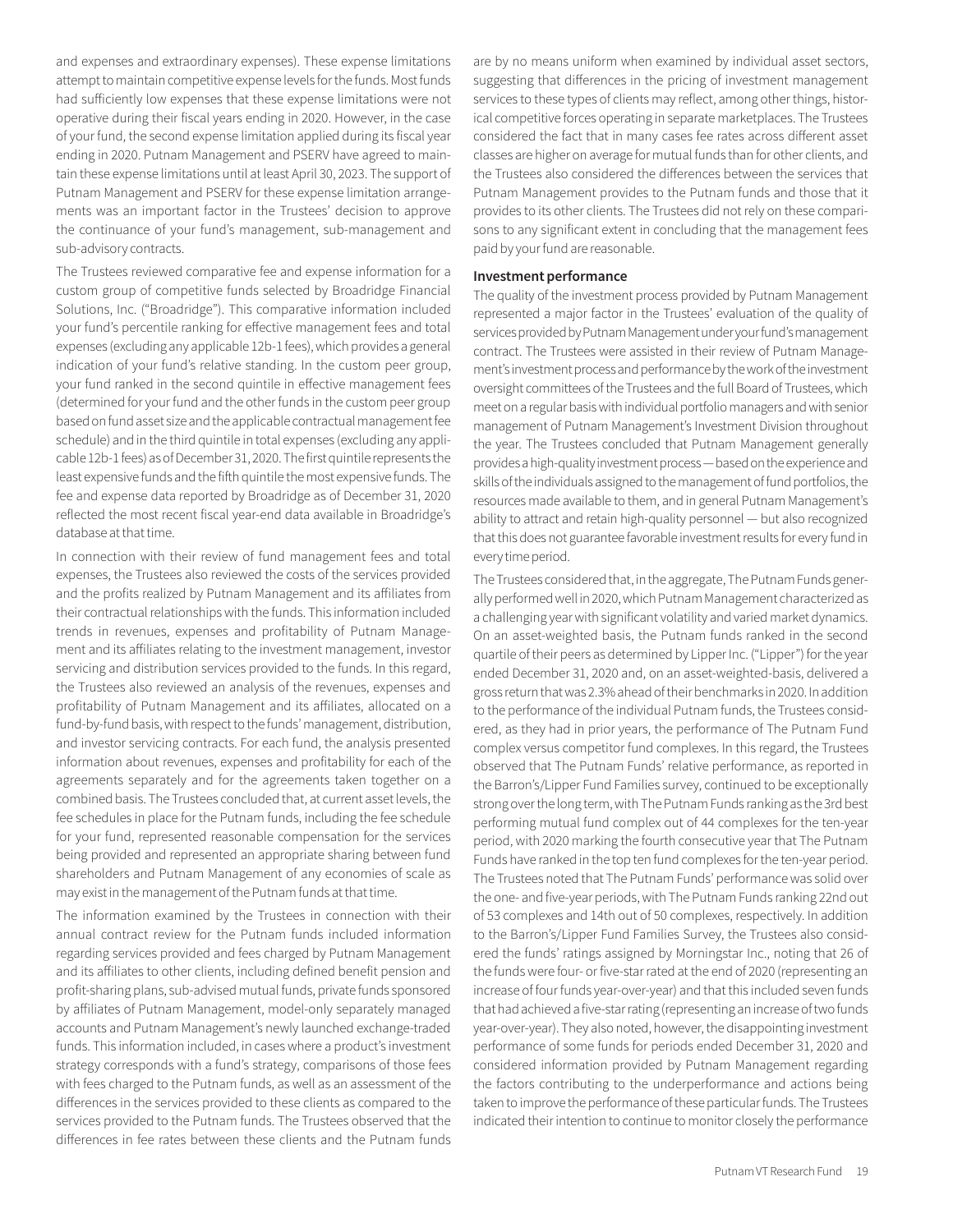of those funds and evaluate whether additional actions to address areas of underperformance may be warranted.

For purposes of the Trustees' evaluation of the Putnam funds' investment performance, the Trustees generally focus on a competitive industry ranking of each fund's total net return over a one-year, three-year and five-year period. For a number of Putnam funds with relatively unique investment mandates for which Putnam Management informed the Trustees that meaningful competitive performance rankings are not considered to be available, the Trustees evaluated performance based on their total gross and net returns and comparisons of those returns to the returns of selected investment benchmarks. In the case of your fund, the Trustees considered that its class IA share cumulative total return performance at net asset value was in the following quartiles of its Lipper peer group (Lipper VP (Underlying Funds) – Large-Cap Core Funds) for the oneyear, three-year and five-year periods ended December 31, 2020 (the first quartile representing the best-performing funds and the fourth quartile the worst-performing funds):

| One-year period | Three-year period | Five-year period |
|-----------------|-------------------|------------------|
|                 |                   |                  |

Over the one-year, three-year and five-year periods ended December 31, 2020, there were 158, 150 and 140 funds, respectively, in your fund's Lipper peer group. (When considering performance information, shareholders should be mindful that past performance is not a guarantee of future results.)

The Trustees considered Putnam Management's continued efforts to support fund performance through certain initiatives, including structuring compensation for portfolio managers to enhance accountability for fund performance, emphasizing accountability in the portfolio management process, and affirming its commitment to a fundamentaldriven approach to investing. The Trustees noted further that Putnam Management had made selective hires and internal promotions in 2020 to strengthen its investment team.

#### **Brokerage and soft-dollar allocations; investor servicing**

The Trustees considered various potential benefits that Putnam Management may receive in connection with the services it provides under the management contract with your fund. These include benefits related to brokerage allocation and the use of soft dollars, whereby a portion of the commissions paid by a fund for brokerage may be used to acquire research services that are expected to be useful to Putnam Management in managing the assets of the fund and of other clients. Subject to policies established by the Trustees, soft dollars generated by these means are used predominantly to acquire brokerage and research services (including third-party research and market data) that enhance Putnam Management's investment capabilities and supplement Putnam Management's internal research efforts. The Trustees indicated their continued intent to monitor regulatory and industry developments in this area with the assistance of their Brokerage Committee. In addition, with the assistance of their Brokerage Committee, the Trustees indicated their continued intent to monitor the allocation of the Putnam funds' brokerage in order to ensure that the principle of seeking best price and execution remains paramount in the portfolio trading process.

Putnam Management may also receive benefits from payments that the funds make to Putnam Management's affiliates for investor or distribution services. In conjunction with the annual review of your fund's management, sub-management and sub-advisory contracts, the Trustees reviewed your fund's investor servicing agreement with PSERV and its distributor's contract and distribution plans with Putnam Retail Management Limited Partnership ("PRM"), both of which are affiliates of Putnam Management. The Trustees concluded that the fees payable by the funds to PSERV and PRM, as applicable, for such services are fair and reasonable in relation to the nature and quality of such services, the fees paid by competitive funds, and the costs incurred by PSERV and PRM, as applicable, in providing such services. Furthermore, the Trustees were of the view that the investor services provided by PSERV were required for the operation of the funds, and that they were of a quality at least equal to those provided by other providers.